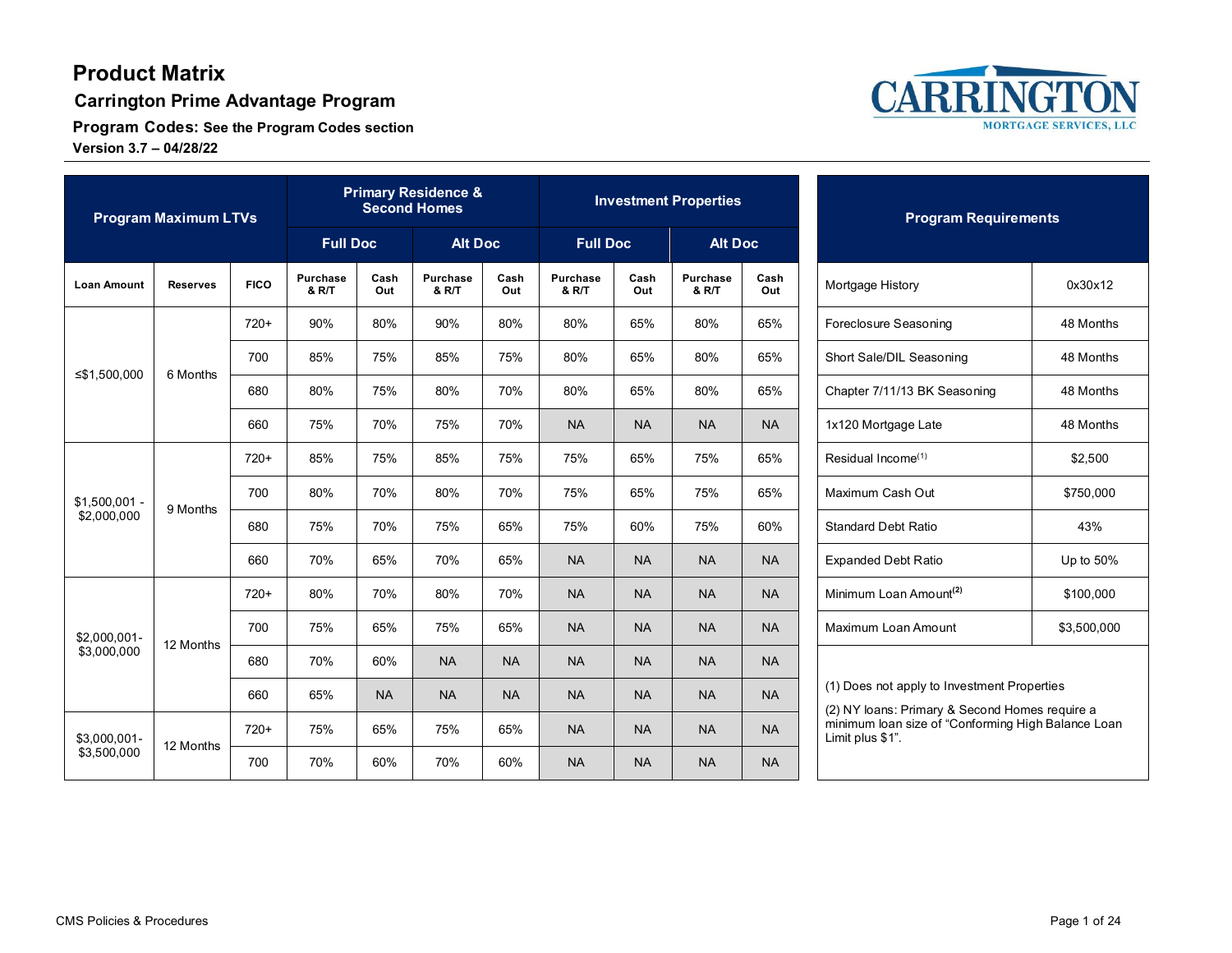**Carrington Prime Advantage Program**

**Program Codes: See the Program Codes section**



|                                         |                                                                                                                                                                                                                                                                                                                                                                                                          | <b>Carrington Expanded Prime Program Requirements</b>                              |                                                                                                                                                                                           |                                          |                       |
|-----------------------------------------|----------------------------------------------------------------------------------------------------------------------------------------------------------------------------------------------------------------------------------------------------------------------------------------------------------------------------------------------------------------------------------------------------------|------------------------------------------------------------------------------------|-------------------------------------------------------------------------------------------------------------------------------------------------------------------------------------------|------------------------------------------|-----------------------|
| 50% DTI                                 | <b>Maximum LTV</b>                                                                                                                                                                                                                                                                                                                                                                                       | Interest-Only                                                                      | <b>Products</b>                                                                                                                                                                           |                                          |                       |
| • FICO $\geq 700$                       | <b>Primary Residence (Maximum 2 Units)</b>                                                                                                                                                                                                                                                                                                                                                               | $FICO \ge 700 / LTV \le 80\%$<br>$\bullet$                                         | 5/1 ARM, 7/1 ARM, 10/1 ARM and 30 Year Fixed                                                                                                                                              |                                          |                       |
| • LTV $\leq 80\%$                       | 2 units = Reduce Program Maximum LTV by 5%                                                                                                                                                                                                                                                                                                                                                               | 12 Months Reserves<br>$\bullet$                                                    | Interest-Only: 5/1, 7/1 and 10/1 ARM-IO Terms                                                                                                                                             |                                          |                       |
| • Primary Residence<br>and Second Homes | Second Homes (1 Unit Only)                                                                                                                                                                                                                                                                                                                                                                               | Not available in West Virginia and for<br>$\bullet$<br>Texas a(6) Loans            | <b>IO Period</b>                                                                                                                                                                          | <b>Amort Term</b>                        | <b>Final Maturity</b> |
|                                         | Maximum LTV = 80% (Purchase & RT); 70% (Cash Out)                                                                                                                                                                                                                                                                                                                                                        | Retail Loans Only: Refer to <b>Illinois</b><br>$\bullet$                           | 10 Years                                                                                                                                                                                  | 20 Years                                 | 30 years              |
|                                         | <b>Investment Properties</b>                                                                                                                                                                                                                                                                                                                                                                             | section for additional restrictions                                                | <b>ARM Margins &amp; Caps</b>                                                                                                                                                             |                                          |                       |
|                                         | 2-4 Units = Reduce Program Maximum LTV by 5%                                                                                                                                                                                                                                                                                                                                                             | <b>Ineligible States</b>                                                           | 5/1 ARM                                                                                                                                                                                   | Margin: 3.50                             | Caps: 2/2/5           |
|                                         | 3-4 Units = Maximum 70% LTV<br>First Time Investor = Maximum 65% LTV                                                                                                                                                                                                                                                                                                                                     | All loans: Massachusetts and North Dakota<br>(Correspondent loans are eligible for | 7/1 & 10/1 ARM                                                                                                                                                                            | Margin: 3.50                             | Caps: 5/2/5           |
|                                         | <b>Income</b>                                                                                                                                                                                                                                                                                                                                                                                            | Massachusetts and North Dakota.)                                                   |                                                                                                                                                                                           | Index = 1 Year LIBOR, Floor = Start Rate |                       |
| <b>Full Documentation</b>               | 2 Years W-2 Income or 2 Years Tax Returns<br>$\bullet$                                                                                                                                                                                                                                                                                                                                                   |                                                                                    | Amortization is based on 30 year loan term and is fully<br>amortizing for the life of the loan.                                                                                           |                                          |                       |
|                                         | Purchase, Rate/Term Refinance and Cash-Out<br>$\bullet$                                                                                                                                                                                                                                                                                                                                                  |                                                                                    | Index Lookback Period: 45 Days                                                                                                                                                            |                                          |                       |
| <b>Asset Conversion</b>                 | Qualify using the Full Doc LTVs shown above<br>$\bullet$                                                                                                                                                                                                                                                                                                                                                 | <b>Additional Program Requirements</b>                                             | <b>Qualifying Rate (see also Qualifying Payment Below)</b><br>Fixed = Note Rate<br>ARM/ARM-IO = Greater of Note Rate or Fully Indexed<br>Rate rounded up to the nearest eighth percentage |                                          |                       |
| Alternative<br>Documentation            | 24 Months Business or Personal Bank Statements<br>$\bullet$<br>12 Months Business or Personal Bank Statements<br>$\bullet$<br>1 Year Documentation (W-2 or Tax Return)<br>$\bullet$<br>1 or 2 Years IRS Form 1099 or P&L Statements                                                                                                                                                                      | Reserves - Cash out proceeds permitted for<br>reserves with $\geq$ 700 FICO.       |                                                                                                                                                                                           |                                          |                       |
|                                         |                                                                                                                                                                                                                                                                                                                                                                                                          | Carrington Expanded Prime Program - Guideline Requirements                         |                                                                                                                                                                                           |                                          |                       |
|                                         |                                                                                                                                                                                                                                                                                                                                                                                                          | <b>COLLATERAL</b>                                                                  |                                                                                                                                                                                           |                                          |                       |
| General                                 | Property must be in average or better condition. Properties in C5 or C6 condition are not acceptable. Deferred maintenance is allowed subject to<br>the requirements below.                                                                                                                                                                                                                              |                                                                                    |                                                                                                                                                                                           |                                          |                       |
| Deferred<br>Maintenance                 | CMS permits appraisals to be based on the "as is" condition of the property provided existing conditions are minor and do not affect the safety,<br>soundness, or structural integrity of the property, and the appraiser's opinion of value reflects the existence of these conditions.                                                                                                                 |                                                                                    |                                                                                                                                                                                           |                                          |                       |
|                                         | Deferred maintenance is typically due to normal wear and tear from the aging process and the occupancy of the property. While such conditions<br>generally do not rise to the level of a required repair, they must be reported. Examples of minor conditions and deferred maintenance include worn<br>floor finishes or carpet, minor plumbing leaks, holes in window screens, or cracked window glass. |                                                                                    |                                                                                                                                                                                           |                                          |                       |
| <b>Property Repairs</b>                 | All property repairs must be completed prior to closing with no exceptions. Escrow holdbacks are not permitted.                                                                                                                                                                                                                                                                                          |                                                                                    |                                                                                                                                                                                           |                                          |                       |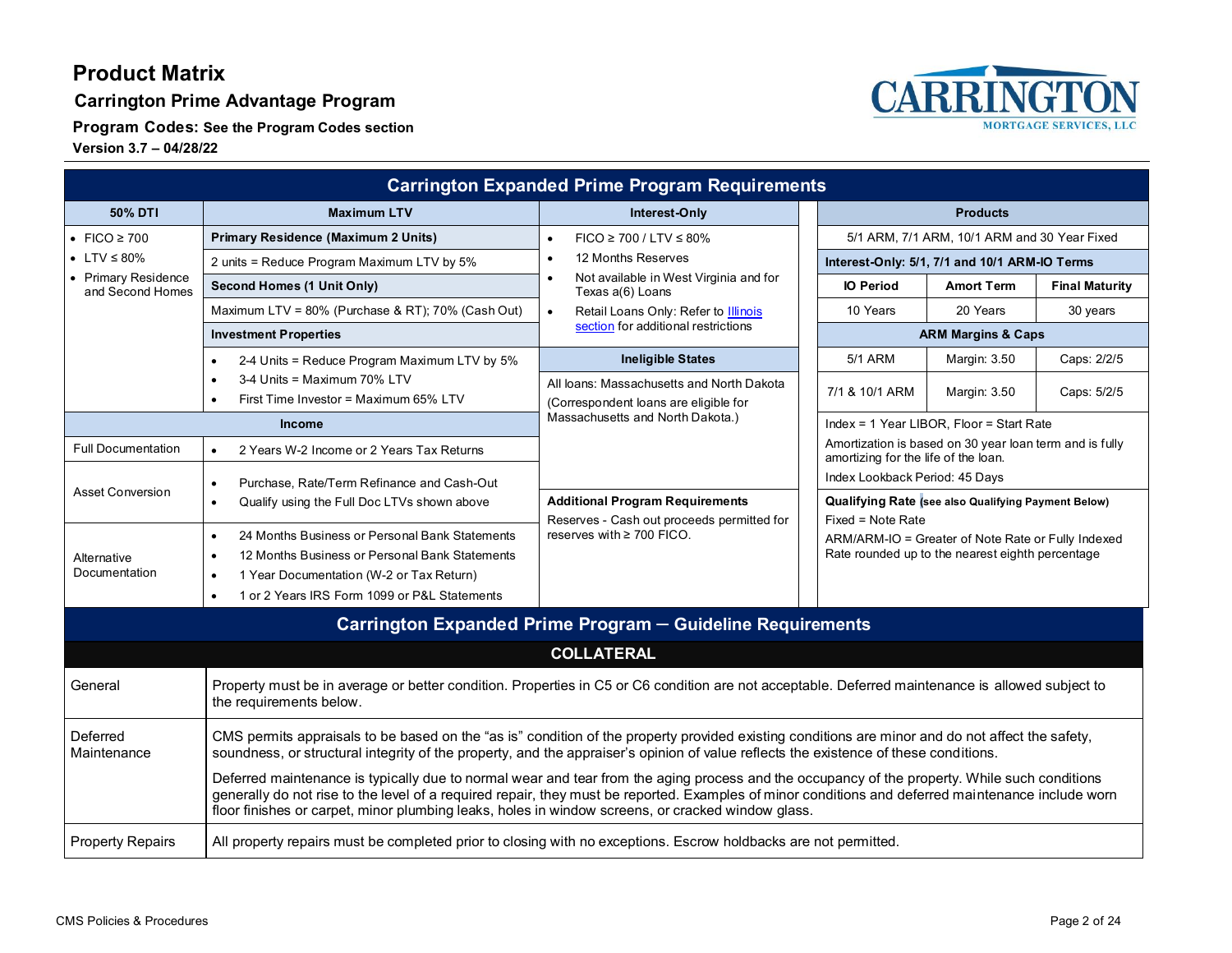#### **Carrington Prime Advantage Program**

**Program Codes: See the Program Codes section**



|                                                                          | <b>COLLATERAL, continued</b>                                                                                                                                                                                                                                                                                                                                                                                                                                                                                                                                                                                                                                                                                                                                                                                                                                                                                                                                                                                                                                                                                                                                                                                                                                                                                                                                                                                                                                                                                                                                                                                                                                                                                                |  |  |  |
|--------------------------------------------------------------------------|-----------------------------------------------------------------------------------------------------------------------------------------------------------------------------------------------------------------------------------------------------------------------------------------------------------------------------------------------------------------------------------------------------------------------------------------------------------------------------------------------------------------------------------------------------------------------------------------------------------------------------------------------------------------------------------------------------------------------------------------------------------------------------------------------------------------------------------------------------------------------------------------------------------------------------------------------------------------------------------------------------------------------------------------------------------------------------------------------------------------------------------------------------------------------------------------------------------------------------------------------------------------------------------------------------------------------------------------------------------------------------------------------------------------------------------------------------------------------------------------------------------------------------------------------------------------------------------------------------------------------------------------------------------------------------------------------------------------------------|--|--|--|
| Occupancy                                                                | Primary Residence, Second Homes and Investment Properties                                                                                                                                                                                                                                                                                                                                                                                                                                                                                                                                                                                                                                                                                                                                                                                                                                                                                                                                                                                                                                                                                                                                                                                                                                                                                                                                                                                                                                                                                                                                                                                                                                                                   |  |  |  |
| Second Homes                                                             | Second homes are restricted to 1-unit dwellings. Second homes must be located a reasonable distance away from the borrower's primary<br>residence and must be available for borrower's exclusive use. Borrower may not own any other second homes or investment properties in the<br>same geographic market as the subject property. Second homes cannot be subject to rental pools or agreements requiring property to be rented<br>and cannot be controlled by a management firm. Suitable for year-round occupancy.                                                                                                                                                                                                                                                                                                                                                                                                                                                                                                                                                                                                                                                                                                                                                                                                                                                                                                                                                                                                                                                                                                                                                                                                      |  |  |  |
| Appraisal                                                                | 1 Full appraisal required. Exterior and Interior inspection. Color photographs required.                                                                                                                                                                                                                                                                                                                                                                                                                                                                                                                                                                                                                                                                                                                                                                                                                                                                                                                                                                                                                                                                                                                                                                                                                                                                                                                                                                                                                                                                                                                                                                                                                                    |  |  |  |
| <b>Appraisal Review-</b><br>Due Diligence<br><b>Product Restrictions</b> | The Appraisal Review Process requires a secondary due diligence product to support the appraised value for the transaction.<br>To utilize the Fannie Mae Collateral Underwriter (CU) score, all of the following must be met:<br>Loan amount $\leq$ \$1,500,000, and<br>CU Score $\leq 2.5$<br>$\bullet$<br>The following require a Desk Review (ineligible for CU):<br>Any loan where the LTV $> 80\%$ , or<br>CU Score $> 2.5$<br>$\bullet$<br>The following require a Second Full Appraisal:<br>Loan amount $> $1,500,000$<br><b>HPML Property Flip Transactions</b><br>HPML New Construction Properties with one or more title transfers within 180 days of the purchase contract date or any title transfer after the<br>purchase contract date. Please note: title transfers from a builder to a wholly owned subsidiary of the builder are considered a "change of<br>ownership" and require a Second Full Appraisal.<br>When two appraisals are required, the lower of the two values must be used to determine value.<br>The following requires a Carrington Capital Management (CCM) review:<br>Appraised value $\geq$ \$1,500,000. When two appraisals are present the lowest value is used.<br>$\bullet$<br>Desk Reviews, Field Reviews, and Second Full Appraisals, when required, must be ordered from a CMS-approved AMC. A Second Full Appraisal<br>must be completed by a different AMC and a different, independent appraiser than the first appraisal. CMS reserves the right to request<br>additional appraisal products at our discretion based on review of the appraisal and loan file.<br>See Carrington Prime Advantage Underwriting Guidelines for full details on the available review products. |  |  |  |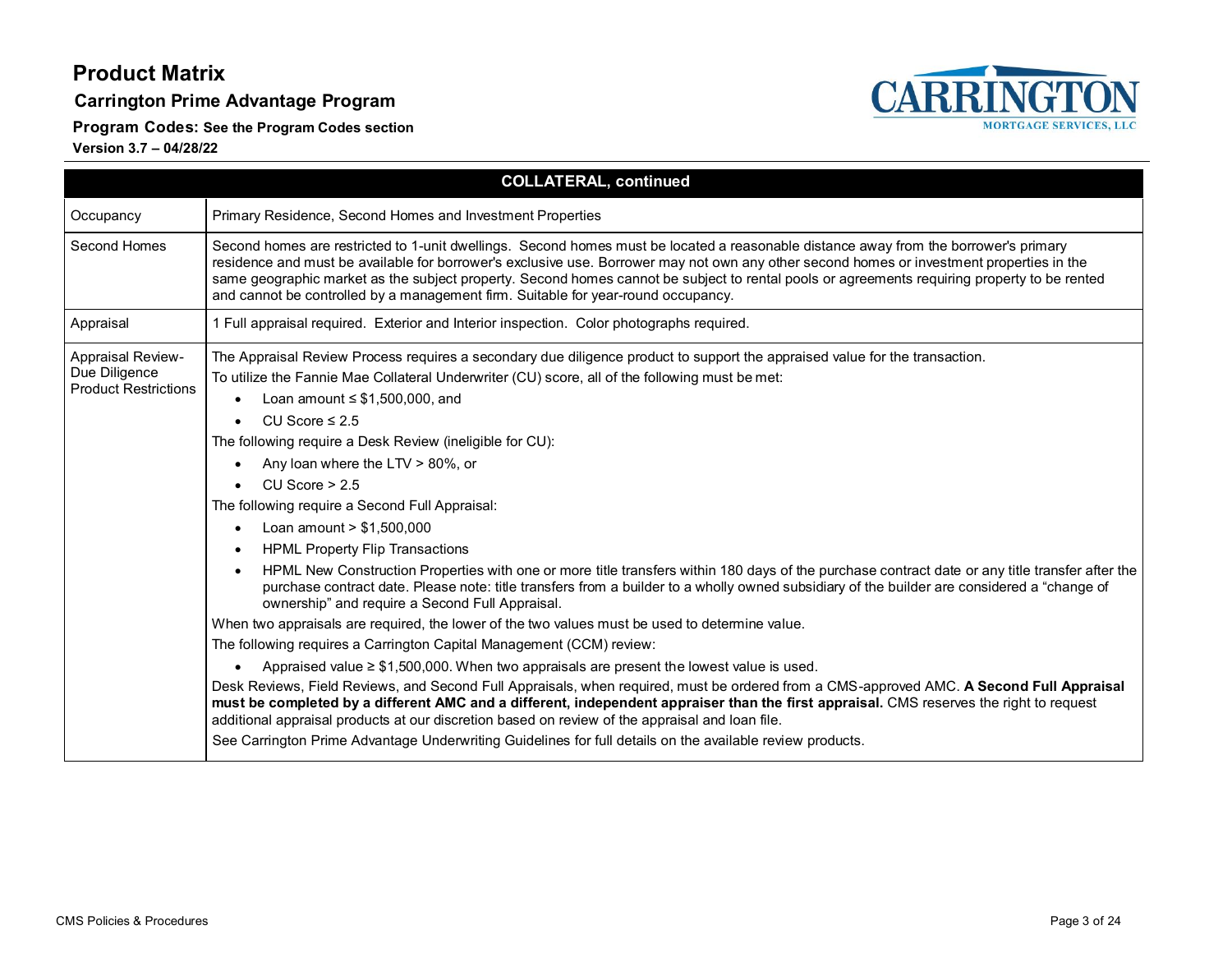**Carrington Prime Advantage Program**

**Program Codes: See the Program Codes section**



|                                          | <b>COLLATERAL, continued</b>                                                                                                                                                                                                                                                                                                                                                           |  |  |
|------------------------------------------|----------------------------------------------------------------------------------------------------------------------------------------------------------------------------------------------------------------------------------------------------------------------------------------------------------------------------------------------------------------------------------------|--|--|
| Appraisal Re-Use                         | Re-use of an appraisal inspection report is not permitted. Appraisal inspections must be specific to the CMS loan transaction.                                                                                                                                                                                                                                                         |  |  |
| <b>Appraisal Updates</b>                 | Permitted. Follow guidelines and acceptable extension dates. The appraisal may be no older than 240 days at closing with an appraisal update.                                                                                                                                                                                                                                          |  |  |
| Condominiums                             | All condominiums must have a valid project review along with a completed CMS Homeowners' Association Certification (Interlsland HOA<br>Questionnaire).<br>ATTACHED CONDOS: Appraisal must contain 2 comparable sales from subject's project in addition to the current comparable sale requirements.                                                                                   |  |  |
|                                          | See Carrington Prime Advantage Underwriting Guidelines for condominium specifications.                                                                                                                                                                                                                                                                                                 |  |  |
| All Properties Square<br>Footage         | Minimum of 600 square feet of gross living area.                                                                                                                                                                                                                                                                                                                                       |  |  |
| <b>Eligible Property</b><br><b>Types</b> | SFR, PUD, Townhome, Condominium, 1-2 Units (primary residence), 1-4 Units (non-owner occupied), Modular and Mixed-Use Properties.                                                                                                                                                                                                                                                      |  |  |
| Ineligible Property<br>Types             | Non-Warrantable Condominiums, Co-ops, Condotels, Manufactured, Unique properties, Leaseholds, Rural Properties, Log Homes, Farms or<br>Hobby/Working Farms, Properties with active oil, gas, or mineral drilling, excavation, etc., Builder Model Leaseback, Non-Conforming zoning<br>regulations that prohibit rebuilding, and State-approved medical marijuana producing properties. |  |  |
|                                          | Mixed Use Properties CMS will allow for mortgages that are secured by properties that have a business use in addition to their residential use, such as a property with<br>space set aside for a day care facility, a beauty or barber shop, or a doctor's office.<br>The following special eligibility criteria must be met:                                                          |  |  |
|                                          | The property must be a one-unit dwelling that the borrower occupies as a principal residence.                                                                                                                                                                                                                                                                                          |  |  |
|                                          | The borrower must be both the owner and the operator of the business.                                                                                                                                                                                                                                                                                                                  |  |  |
|                                          | The property must be primarily residential in nature.                                                                                                                                                                                                                                                                                                                                  |  |  |
|                                          | The dwelling may not be modified in a manner that has an adverse impact on its marketability as a residential property.                                                                                                                                                                                                                                                                |  |  |
|                                          | The appraisal requirements for mixed-use properties must:                                                                                                                                                                                                                                                                                                                              |  |  |
|                                          | provide a detailed description of the mixed-use characteristics of the subject property;                                                                                                                                                                                                                                                                                               |  |  |
|                                          | indicate that the mixed use of the property is a legal, permissible use of the property under the local zoning requirements;                                                                                                                                                                                                                                                           |  |  |
|                                          | report any adverse impact on marketability and market resistance to the commercial use of the property;                                                                                                                                                                                                                                                                                |  |  |
|                                          | report the market value of the property based on the residential characteristics, rather than of the business use or any special business-use<br>modifications that were made.                                                                                                                                                                                                         |  |  |
|                                          | report that no modifications have been made that would adversely affect marketability                                                                                                                                                                                                                                                                                                  |  |  |
|                                          | A confirmation of the appraiser's review will be performed by a Due Diligence (DD) firm. If the DD firm disagrees with the appraiser, DD findings will<br>take priority over appraiser findings.                                                                                                                                                                                       |  |  |
| <b>Rural Property</b>                    | Rural properties are ineligible. Properties are considered rural if:                                                                                                                                                                                                                                                                                                                   |  |  |
| Determination                            | The Zip Code is contained in Exhibit A of the Guidelines, or                                                                                                                                                                                                                                                                                                                           |  |  |
|                                          | The appraiser indicates the subject Location as Rural in the Neighborhood section of the appraisal report.<br>$\bullet$                                                                                                                                                                                                                                                                |  |  |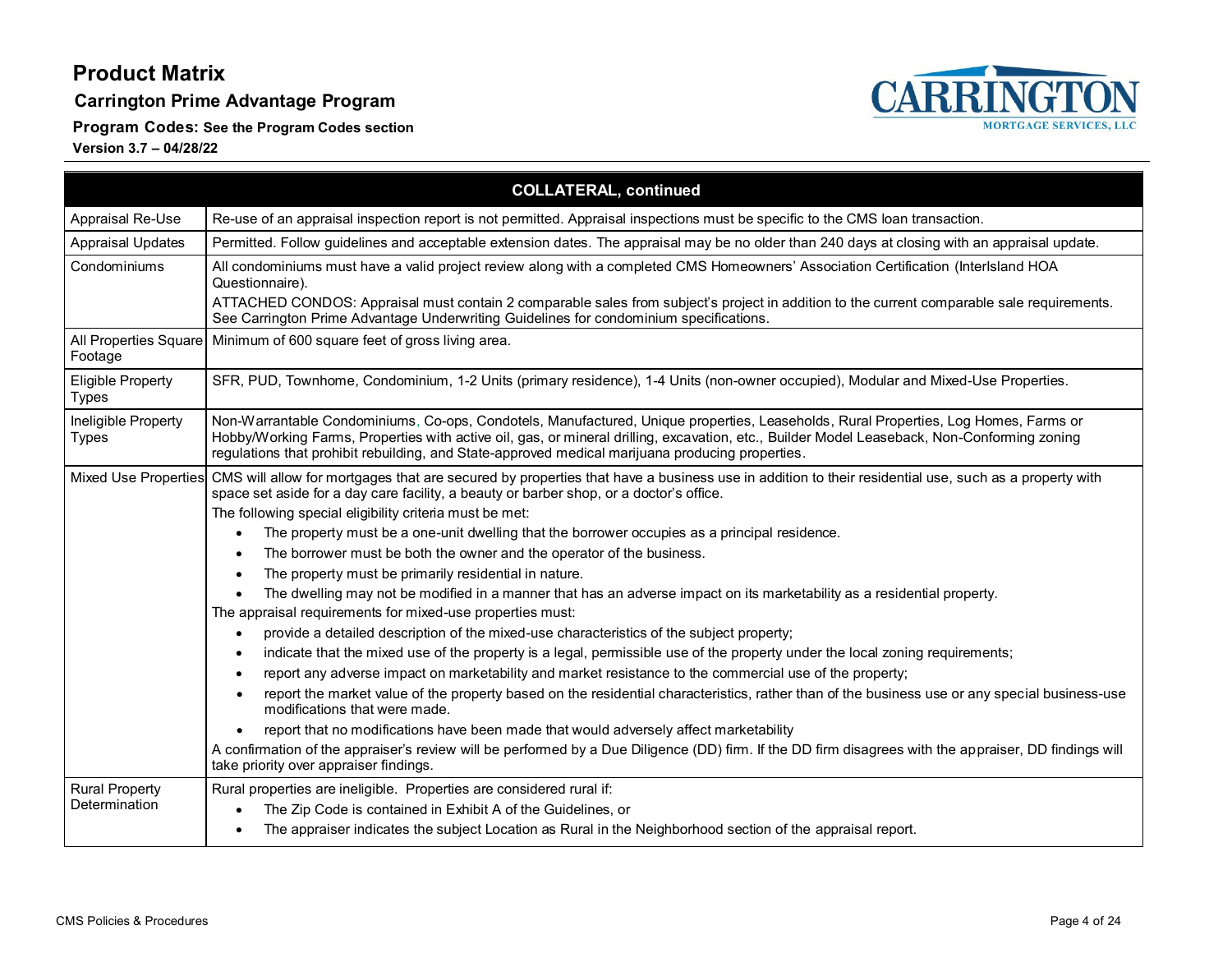**Carrington Prime Advantage Program**

**Program Codes: See the Program Codes section**



|                                                 | <b>COLLATERAL, continued</b>                                                                                                                                                                                                                                                                                                                                                                                                                                                                                                                                                                                                                                          |
|-------------------------------------------------|-----------------------------------------------------------------------------------------------------------------------------------------------------------------------------------------------------------------------------------------------------------------------------------------------------------------------------------------------------------------------------------------------------------------------------------------------------------------------------------------------------------------------------------------------------------------------------------------------------------------------------------------------------------------------|
| <b>Property Flipping</b>                        | Title transfers within 180 days are subject to additional requirements. See Carrington Prime Advantage Underwriting Guidelines for specifications.                                                                                                                                                                                                                                                                                                                                                                                                                                                                                                                    |
| Resale/Deed<br><b>Restrictions</b>              | Communities where the minimum age requirement is 55 are permitted.                                                                                                                                                                                                                                                                                                                                                                                                                                                                                                                                                                                                    |
| Maximum Number of<br><b>Financed Properties</b> | There is no limit on the number of other properties borrowers may currently have financed. Second homes and Investment Properties require 2<br>months additional reserves for each additional financed property. Additional reserves are not required when the subject property is a primary<br>residence. See Carrington Prime Advantage Underwriting Guidelines for additional requirements.                                                                                                                                                                                                                                                                        |
|                                                 | <b>TYPES OF FINANCING</b>                                                                                                                                                                                                                                                                                                                                                                                                                                                                                                                                                                                                                                             |
| <b>General Refinance</b>                        | Rate/term refinance and cash-out refinance transactions are allowed.                                                                                                                                                                                                                                                                                                                                                                                                                                                                                                                                                                                                  |
| Requirements                                    | <b>Determining Loan-to-Value</b>                                                                                                                                                                                                                                                                                                                                                                                                                                                                                                                                                                                                                                      |
|                                                 | If the subject property was purchased > 6 months and < 12 months from the application date, the current appraised value can be used to determine<br>loan-to-value. Two full appraisals are required and the lower of the two values will determine the loan to value.                                                                                                                                                                                                                                                                                                                                                                                                 |
|                                                 | If the property was purchased $\leq 6$ months from application date, the lesser of the current appraisal value or previous purchase price plus documented<br>improvements (if any) must be used. The purchase settlement statement and any invoices for materials/labor will be required.                                                                                                                                                                                                                                                                                                                                                                             |
| Rate & Term Refi /                              | No seasoning of first mortgage (no minimum number of payments required).                                                                                                                                                                                                                                                                                                                                                                                                                                                                                                                                                                                              |
| <b>Limited Cash Out</b>                         | If owned less than 12 months but greater than 6 months, the current appraised value can be used to determine loan to value. Two full appraisals are<br>required and the lower of the two values will determine the loan to value.                                                                                                                                                                                                                                                                                                                                                                                                                                     |
|                                                 | If owned more than 12 months, (recorded date to application date of new loan), the LTV is based on the current appraised value.                                                                                                                                                                                                                                                                                                                                                                                                                                                                                                                                       |
|                                                 | Maximum cash in hand is the lessor of 2% of the principal of the new loan amount or \$2000.                                                                                                                                                                                                                                                                                                                                                                                                                                                                                                                                                                           |
|                                                 | Final Closing Disclosures or Settlement Statements required from any transaction within past 6 months.                                                                                                                                                                                                                                                                                                                                                                                                                                                                                                                                                                |
|                                                 | If previous transaction was cash-out or if it combined a first and non-purchase money subordinate into a new first, loan to be coded cash out.                                                                                                                                                                                                                                                                                                                                                                                                                                                                                                                        |
|                                                 | If new transaction combines a 1st and non-purchase money 2nd into a new 1st loan, it is considered cash out.                                                                                                                                                                                                                                                                                                                                                                                                                                                                                                                                                          |
|                                                 | Must demonstrate there is a Benefit to the borrower by utilizing the CMS benefit to borrower form currently in use through Encompass for refinance<br>transactions.                                                                                                                                                                                                                                                                                                                                                                                                                                                                                                   |
| Listed For Sale or<br>Purchase                  | To be eligible for either a rate/term or a cash-out refinance, the subject property must be taken off the market on or before application date, provide a<br>letter of explanation for the MLS listing and statement of intent to retain the property for 12 months after closing. For cash-out transactions, if the<br>subject property was listed for sale in the 6 months prior to application date, a 10% LTV reduction from the maximum available for the specific<br>transaction is required. The lesser of the most recent list price or the current appraised value should be used to determine Ioan-to-value for<br>both rate/term or cash-out transactions. |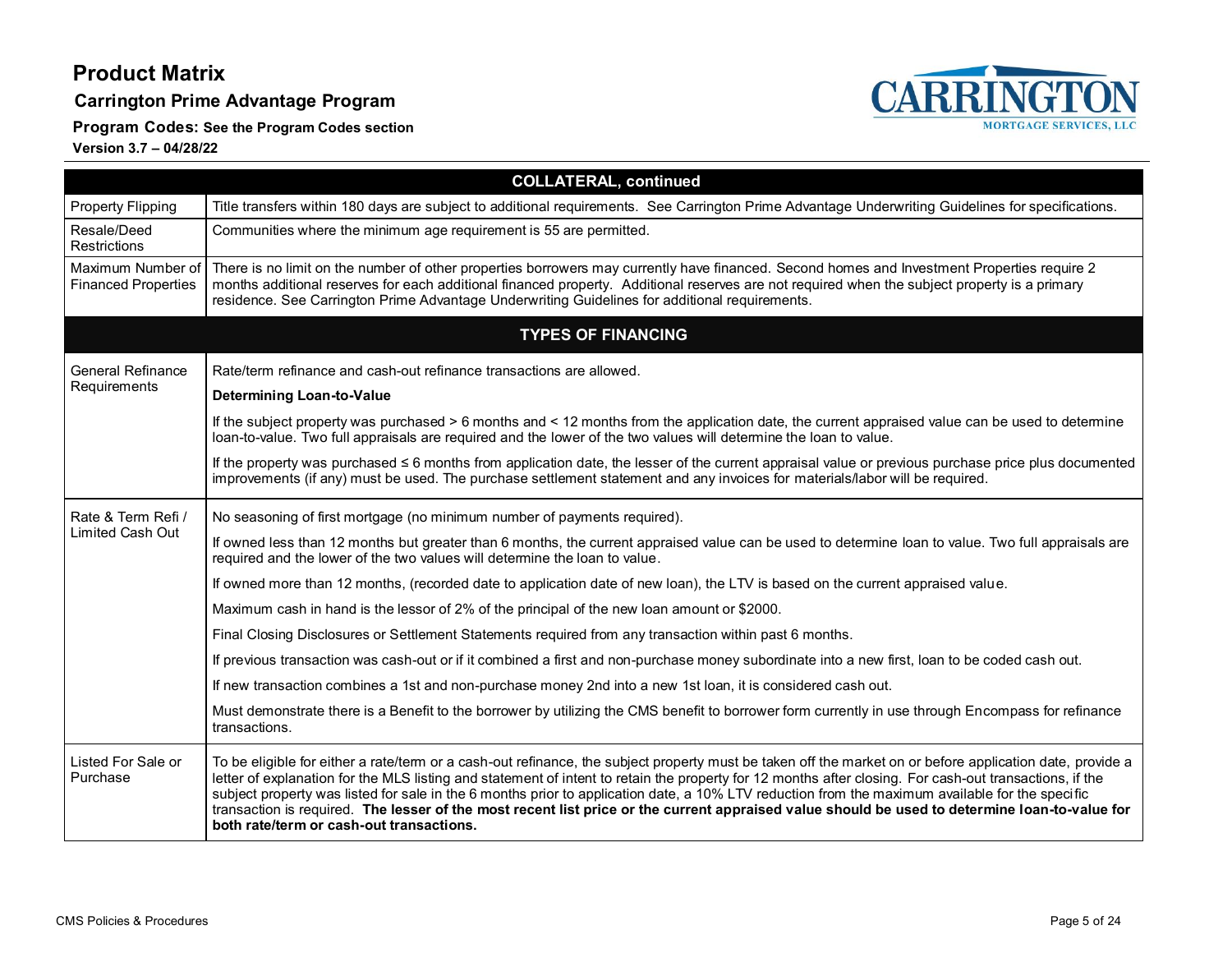**Carrington Prime Advantage Program**

**CARRINGTON** 

**Program Codes: See the Program Codes section**

**Version 3.7 – 04/28/22**

|                                               | <b>TYPES OF FINANCING, Continued</b>                                                                                                                                                                                                                                                                                                                                                             |
|-----------------------------------------------|--------------------------------------------------------------------------------------------------------------------------------------------------------------------------------------------------------------------------------------------------------------------------------------------------------------------------------------------------------------------------------------------------|
| Cash-out Refinance                            | For all cash-out refinance transactions, at least one borrower must have been on title a minimum of six (6) months prior to the new note date and a<br>minimum of 6 months must have elapsed since the most recent mortgage transaction on the subject property (either the original purchase transaction<br>or subsequent refinance). Note date to note date is used to calculate the 6 months. |
|                                               | There is no waiting period if the borrower was legally awarded the property through divorce, separation, or dissolution of a domestic partnership.                                                                                                                                                                                                                                               |
| Cash Out                                      | Maximum Cash Out Amount = \$750,000<br>Cash out proceeds permitted for reserves with ≥ 700 FICO.                                                                                                                                                                                                                                                                                                 |
| All Refinances                                | All refinance transactions must have Net Tangible Benefit to Borrower                                                                                                                                                                                                                                                                                                                            |
| Construction-to-Perm                          | Not permitted                                                                                                                                                                                                                                                                                                                                                                                    |
| Texas A(6)<br>Refinances                      | Permitted. Refer to Carrington Prime Advantage Program Guidelines and Texas Home Equity Section below for full details.<br>Not permitted for Interest Only.                                                                                                                                                                                                                                      |
| <b>Secondary Financing</b><br>- Payoff        | Allowed                                                                                                                                                                                                                                                                                                                                                                                          |
| <b>Secondary Financing</b><br>- Subordination | Primary Residence = Allowed<br>Second Homes and Investment Properties = No Subordinating Financing Allowed<br>Maximum CLTV = Maximum LTV for the transaction (Institutional seconds only).                                                                                                                                                                                                       |
|                                               | <b>CREDIT</b>                                                                                                                                                                                                                                                                                                                                                                                    |
| Minimum Credit<br>History - Primary           | Standard Credit: 3 tradelines reporting for 12+ months with activity in last 12 months OR 2 tradelines reporting for 24+ months with activity in last 12<br>months 0X60 for most recent 12 months                                                                                                                                                                                                |
| Wage-earner<br>Requirements                   | Trade lines must meet the following: The credit line must be reflected on the borrower's credit report                                                                                                                                                                                                                                                                                           |
|                                               | The account must have activity in the past 12 months and may be open or closed<br>$\bullet$                                                                                                                                                                                                                                                                                                      |
|                                               | Tradelines used to qualify may not exceed 0x60 in the most recent 12 months<br>$\bullet$                                                                                                                                                                                                                                                                                                         |
|                                               | An acceptable 12- or 24-month housing history not reporting on credit may also be used as a tradeline<br>Credit lines on which the borrower is not obligated to make payments are not acceptable for establishing a minimum history. e.g., loans in a<br>deferment period, collection or charged-off accounts, accounts discharged through bankruptcy, and authorized user accounts.             |
| <b>Limited Tradelines</b>                     | Not permitted                                                                                                                                                                                                                                                                                                                                                                                    |
| <b>Disputed Tradelines</b>                    | Borrowers are not required to remove disputed tradelines from their credit report regardless of the number of accounts or the amounts.                                                                                                                                                                                                                                                           |
|                                               | A disputed account is not a waiver of the debt from consideration in underwriting. Disputed accounts must meet the guideline requirements for<br>collections and/or charge off status unless there is documentation provided of a bona fide dispute such as a police report due to fraud or theft.                                                                                               |
| Non-Traditional<br>Credit                     | Not permitted                                                                                                                                                                                                                                                                                                                                                                                    |

**MORTGAGE SERVICES, LLC**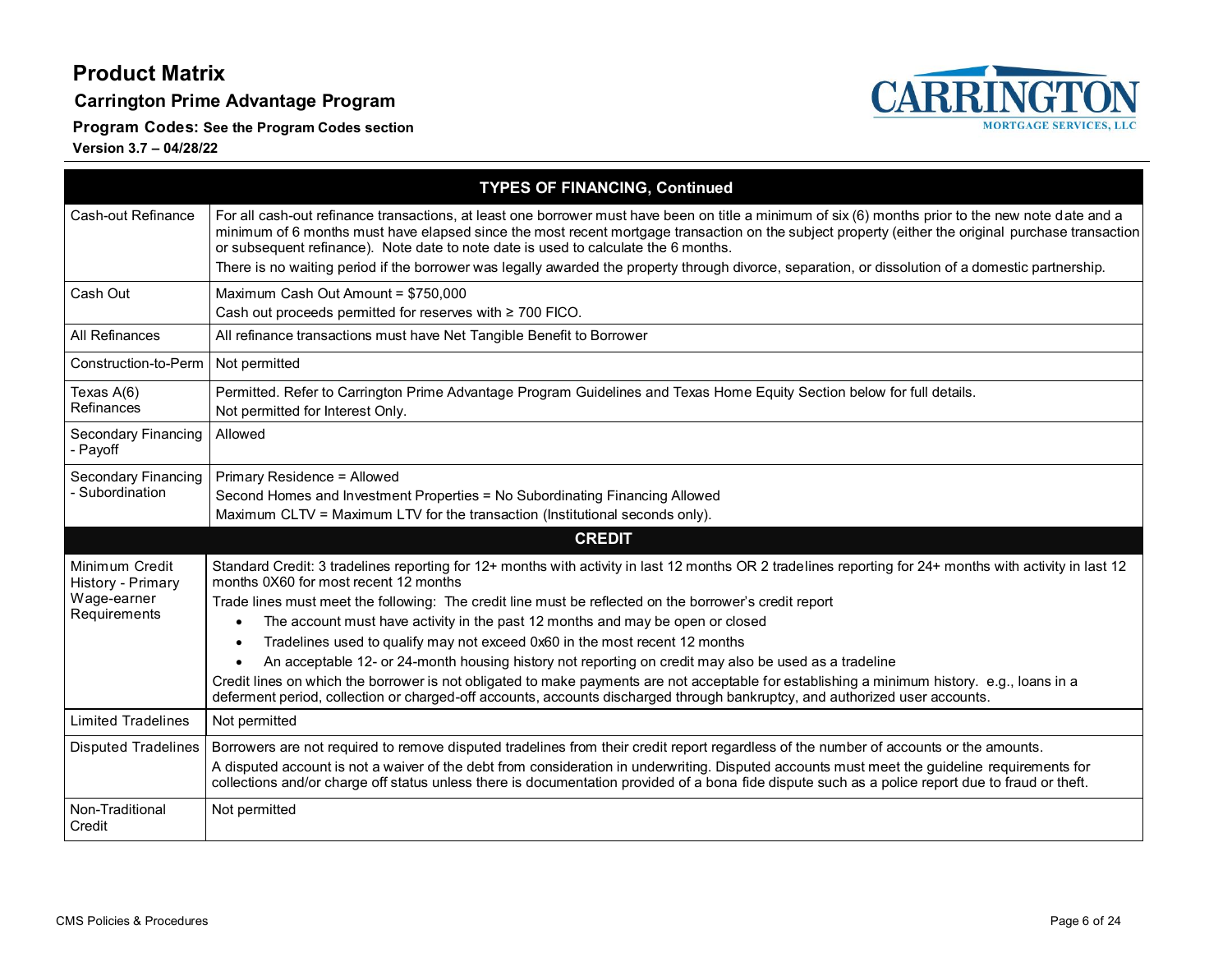#### **Carrington Prime Advantage Program**

**Program Codes: See the Program Codes section**



|                                            | <b>CREDIT, continued</b>                                                                                                                                                                                                                                                                                                                                                                                                                                                                                                                                                                                                                                                                                                                                                                                                                                            |
|--------------------------------------------|---------------------------------------------------------------------------------------------------------------------------------------------------------------------------------------------------------------------------------------------------------------------------------------------------------------------------------------------------------------------------------------------------------------------------------------------------------------------------------------------------------------------------------------------------------------------------------------------------------------------------------------------------------------------------------------------------------------------------------------------------------------------------------------------------------------------------------------------------------------------|
| Qualifying FICO                            | The FICO of the Primary Wage Earner which will be the score used for grading and pricing. Primary wage-earner may be an occupying or non-<br>occupying co-borrower.                                                                                                                                                                                                                                                                                                                                                                                                                                                                                                                                                                                                                                                                                                 |
| Rapid Rescore                              | Permitted. See Underwriting Guidelines for additional requirements.                                                                                                                                                                                                                                                                                                                                                                                                                                                                                                                                                                                                                                                                                                                                                                                                 |
| Mortgage/Rental<br>History                 | Mortgage and rental payments not reflected on the original credit report must be documented via an institutional Verification of Rent or Verification of<br>Mortgage (VOR/VOM). A combined total of all late mortgage and rental payments in the past 12 months must be used to determine the housing<br>history for all borrowers.                                                                                                                                                                                                                                                                                                                                                                                                                                                                                                                                 |
|                                            | If the borrower is making payments to an individual or interested party, 12 months of cancelled checks or bank statements must be obtained. A<br>VOR/VOM is not required but may be requested for clarification.                                                                                                                                                                                                                                                                                                                                                                                                                                                                                                                                                                                                                                                    |
|                                            | All mortgages and rental payments must be current at time of closing. If the credit report or VOR/VOM reflects a past-due status, updated<br>documentation is required to verify account is current.                                                                                                                                                                                                                                                                                                                                                                                                                                                                                                                                                                                                                                                                |
|                                            | Borrowers with no housing history or less than 12 months housing history are permitted. Refer to Carrington Prime Advantage Underwriting<br>Guidelines for full details.                                                                                                                                                                                                                                                                                                                                                                                                                                                                                                                                                                                                                                                                                            |
| Forbearance Due to<br><b>FEMA Disaster</b> | CMS will permit forbearance only in cases of a FEMA Disaster Declaration. Documentation from the servicer must be obtained and the cause outside<br>the disaster (i.e. loss of work, damage, etc.) must be cured and documented (i.e. back to work and able to meet ability-to-repay (ATR) requirements).                                                                                                                                                                                                                                                                                                                                                                                                                                                                                                                                                           |
| Late Payments after                        | The forbearance may be resolved through one of the following two options:                                                                                                                                                                                                                                                                                                                                                                                                                                                                                                                                                                                                                                                                                                                                                                                           |
| Forbearance                                | 1. Remove the disaster forbearance status and reinstate the mortgage by making a lump-sum payment to bring the mortgage current. The impact of<br>any lump sum payment must be considered in the asset analysis. Funds may not be borrowed for the purpose of a full reinstatement after the date of<br>the loan application. Or                                                                                                                                                                                                                                                                                                                                                                                                                                                                                                                                    |
|                                            | 2. Complete three (3) regular monthly payments after an approved loss mitigation option with the current servicer, such as a repayment plan, payment<br>deferral, or trial payments for a loan modification. Any remaining balance due after three timely payments are made pursuant to a loss mitigation<br>option may be included in a rate and term or cash out refinance.                                                                                                                                                                                                                                                                                                                                                                                                                                                                                       |
|                                            | Borrowers who have missed payments pursuant to a disaster forbearance must provide documentation of acceptable resolution of any hardship.<br>Missed mortgage payments during the period of a disaster forbearance will not be deemed as "late" payments for the purpose of establishing eligibility<br>or credit grade, provided the forbearance is documented per the requirements above. Missed mortgage payments after termination of the forbearance<br>plan or during an approved loss mitigation option will be considered late for the purposes of establishing eligibility and graded accordingly. A borrower<br>who experiences a Housing Event, including foreclosure, short sale, or deed-in-lieu of foreclosure after a forbearance must continue to meet all<br>program guidelines related to Housing Events, including seasoning and credit grading. |
| Late Payments                              | Rolling Late Payments: Rolling late payments are not considered a single event. Each occurrence of a contractual delinquency is considered<br>individually for loan eligibility.                                                                                                                                                                                                                                                                                                                                                                                                                                                                                                                                                                                                                                                                                    |
|                                            | Past Due Accounts: Past due consumer debt must be brought current prior to closing.                                                                                                                                                                                                                                                                                                                                                                                                                                                                                                                                                                                                                                                                                                                                                                                 |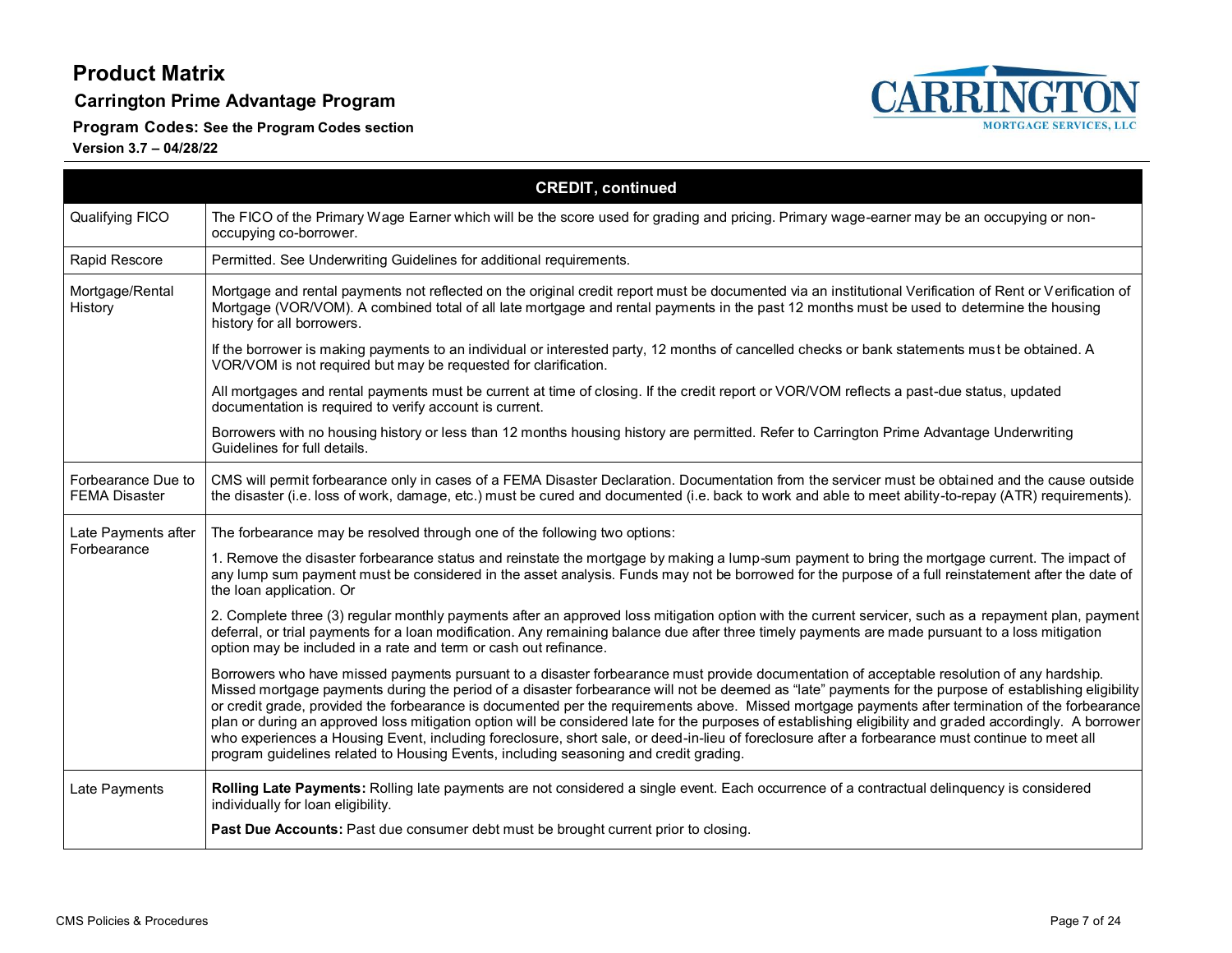**Carrington Prime Advantage Program**

**Program Codes: See the Program Codes section**



|                                   | <b>CREDIT, continued</b>                                                                                                                                                                                                                                                                                                                                                                                                                                                                                                                                                                                                                                                                                                                                                                                                                                                                                                                                                                                                                                                                                                                                                                                                                                                                                                              |
|-----------------------------------|---------------------------------------------------------------------------------------------------------------------------------------------------------------------------------------------------------------------------------------------------------------------------------------------------------------------------------------------------------------------------------------------------------------------------------------------------------------------------------------------------------------------------------------------------------------------------------------------------------------------------------------------------------------------------------------------------------------------------------------------------------------------------------------------------------------------------------------------------------------------------------------------------------------------------------------------------------------------------------------------------------------------------------------------------------------------------------------------------------------------------------------------------------------------------------------------------------------------------------------------------------------------------------------------------------------------------------------|
| Bankruptcy                        | Minimum 48 months seasoning since discharged/dismissed required for all bankruptcy types.                                                                                                                                                                                                                                                                                                                                                                                                                                                                                                                                                                                                                                                                                                                                                                                                                                                                                                                                                                                                                                                                                                                                                                                                                                             |
| <b>Housing Events</b>             | Minimum 48 months seasoning since event. Includes Short Sale, Foreclosure, Deed-in-Lieu, Modification, and 120-day lates.                                                                                                                                                                                                                                                                                                                                                                                                                                                                                                                                                                                                                                                                                                                                                                                                                                                                                                                                                                                                                                                                                                                                                                                                             |
| Collections/Charge<br><b>Offs</b> | The following accounts may remain open:<br>Collections and charge-offs < 24 months old with a maximum cumulative balance of \$2,000<br>$\bullet$<br>Collections and charge-offs $\geq$ 24 months old with a maximum of \$2,500 per occurrence<br>$\bullet$<br>Collections and charge-offs that have passed beyond the statute of limitation for that state (supporting documentation required)<br>$\bullet$<br>All medical collections<br>Collections and charge-off balances exceeding the amounts listed above must be paid in full under the Carrington Prime Advantage Program.                                                                                                                                                                                                                                                                                                                                                                                                                                                                                                                                                                                                                                                                                                                                                   |
| Covid-19<br>Forbearance           | Refer to Fannie Mae.                                                                                                                                                                                                                                                                                                                                                                                                                                                                                                                                                                                                                                                                                                                                                                                                                                                                                                                                                                                                                                                                                                                                                                                                                                                                                                                  |
| Judgments/Liens                   | Judgments tax liens must be paid off prior to or at closing, unless the requirements listed below are met. Adverse credit that will impact title must be<br>paid in full as title must insure our lien position without exception.<br>Court-ordered judgments may remain open when all of the following requirements are met:<br>A copy of the repayment agreement is obtained;<br>$\bullet$<br>A minimum of 3 months has elapsed on the plan and evidence of timely payments for the most recent 3 months is provided; and<br>٠<br>The maximum payment required under the plan is included in the debt-to-income ratio.<br>Outstanding tax liens may remain open on purchase transactions only (additional LTV reductions may be required based on the size of the lien). All of<br>the following requirements must be met:<br>A copy of the repayment agreement is obtained;<br>$\bullet$<br>A minimum of 3 months has elapsed on the plan and evidence of timely payments for the most recent 3 months is provided;<br>٠<br>The maximum payment required under the plan is included in the debt-to-income ratio; and<br>$\bullet$<br>The title company must provide written confirmation confirming (a) the title company is aware of the outstanding tax lien, and (b) there is no<br>$\bullet$<br>impact to first lien position. |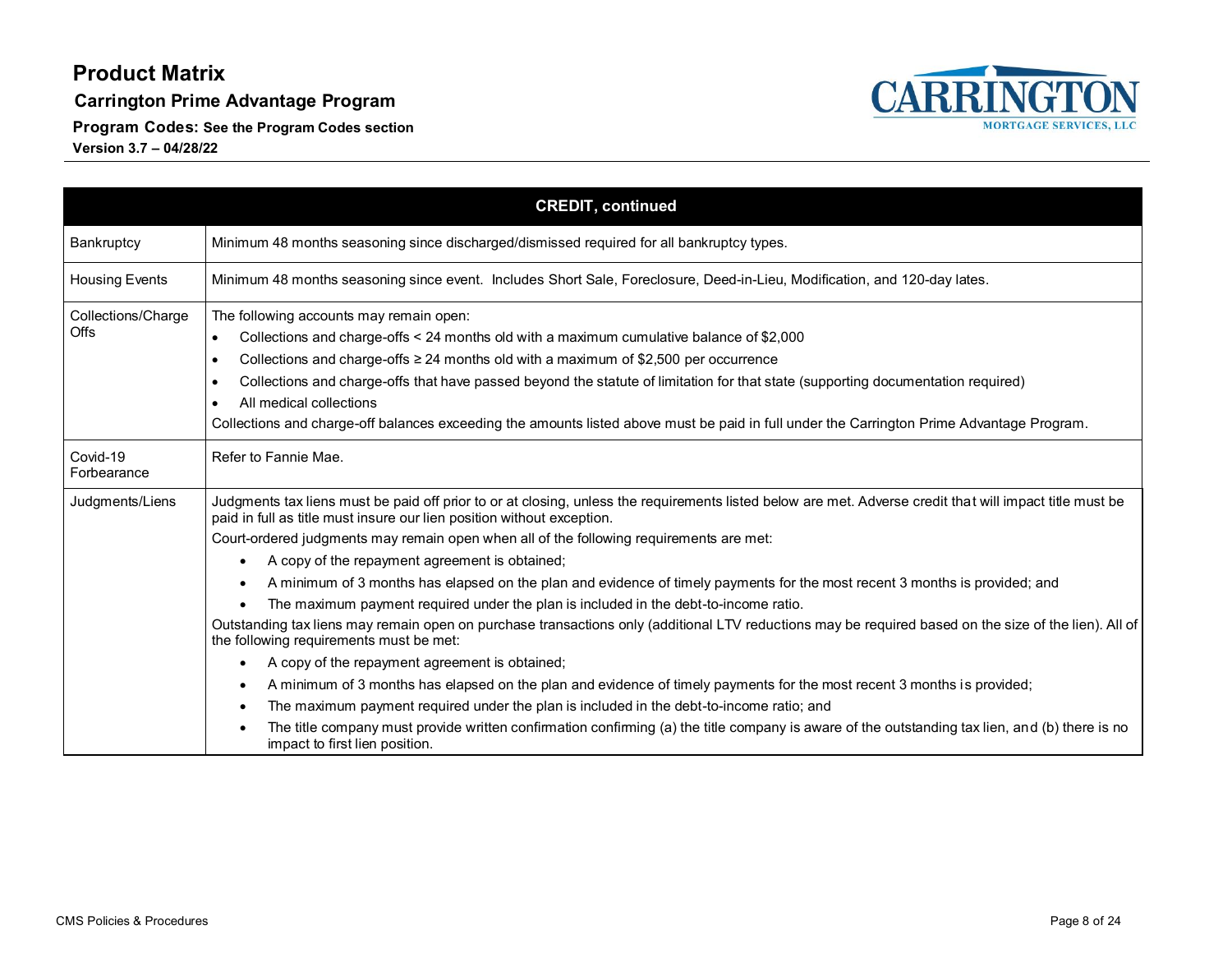**Carrington Prime Advantage Program**

**Program Codes: See the Program Codes section**



|                                    | <b>CREDIT, continued</b>                                                                                                                                                                                                                                                                                                                                                                                                                                                                                                                                                                                                                                                                                                                                                                                                                                                                                                      |
|------------------------------------|-------------------------------------------------------------------------------------------------------------------------------------------------------------------------------------------------------------------------------------------------------------------------------------------------------------------------------------------------------------------------------------------------------------------------------------------------------------------------------------------------------------------------------------------------------------------------------------------------------------------------------------------------------------------------------------------------------------------------------------------------------------------------------------------------------------------------------------------------------------------------------------------------------------------------------|
| <b>IRS Taxes Owed</b><br>(No Lien) | For IRS taxes owed and no lien is present all of the following requirements must be met:<br>A copy of the repayment agreement is obtained;<br>A minimum of 3 months has elapsed on the plan and evidence of timely payments for the most recent 3 months is provided;<br>The maximum payment required under the plan is included in the debt-to-income ratio.                                                                                                                                                                                                                                                                                                                                                                                                                                                                                                                                                                 |
| Minimum FICO                       | The primary wage-earner score is used as the Representative Credit Score for each loan. The primary wage-earner must have a valid score from at<br>least 2 of the following 3 agencies: Experian (FICO), Trans Union (Empirica), and Equifax (Beacon). Only scores from these agencies are<br>acceptable. Additional borrowers on the loan must have at least one valid score of 660 or greater.<br>To determine the Representative Credit Score for the primary wage-earner, select the middle score when 3 agency scores are provided and the<br>lower score when only 2 agency scores are provided.                                                                                                                                                                                                                                                                                                                        |
| Minimum Payment                    | Use the greater of \$10 or 5% of balance for revolving accounts if payment not reporting. Include all revolving payments regardless of the number of<br>payments remaining. Revolving accounts are allowed to be paid off prior to or at closing in order to exclude the payment from the debt ratio.<br>Revolving accounts do not have to be closed to exclude the payment from the debt ratio. For 30-day accounts/accounts paid in full on a monthly<br>basis (i.e.: American Express), use 5% of the outstanding balance unless borrower has sufficient liquid assets verified to pay the full balance.<br>Installment payments may be excluded with 10 or less payments remaining, except for car leases. Installment debts can be paid down to meet the<br>10 payments. If the excluded payment is 5% or more of the borrower's qualifying income, the underwriter must review the transaction for ability to<br>repay. |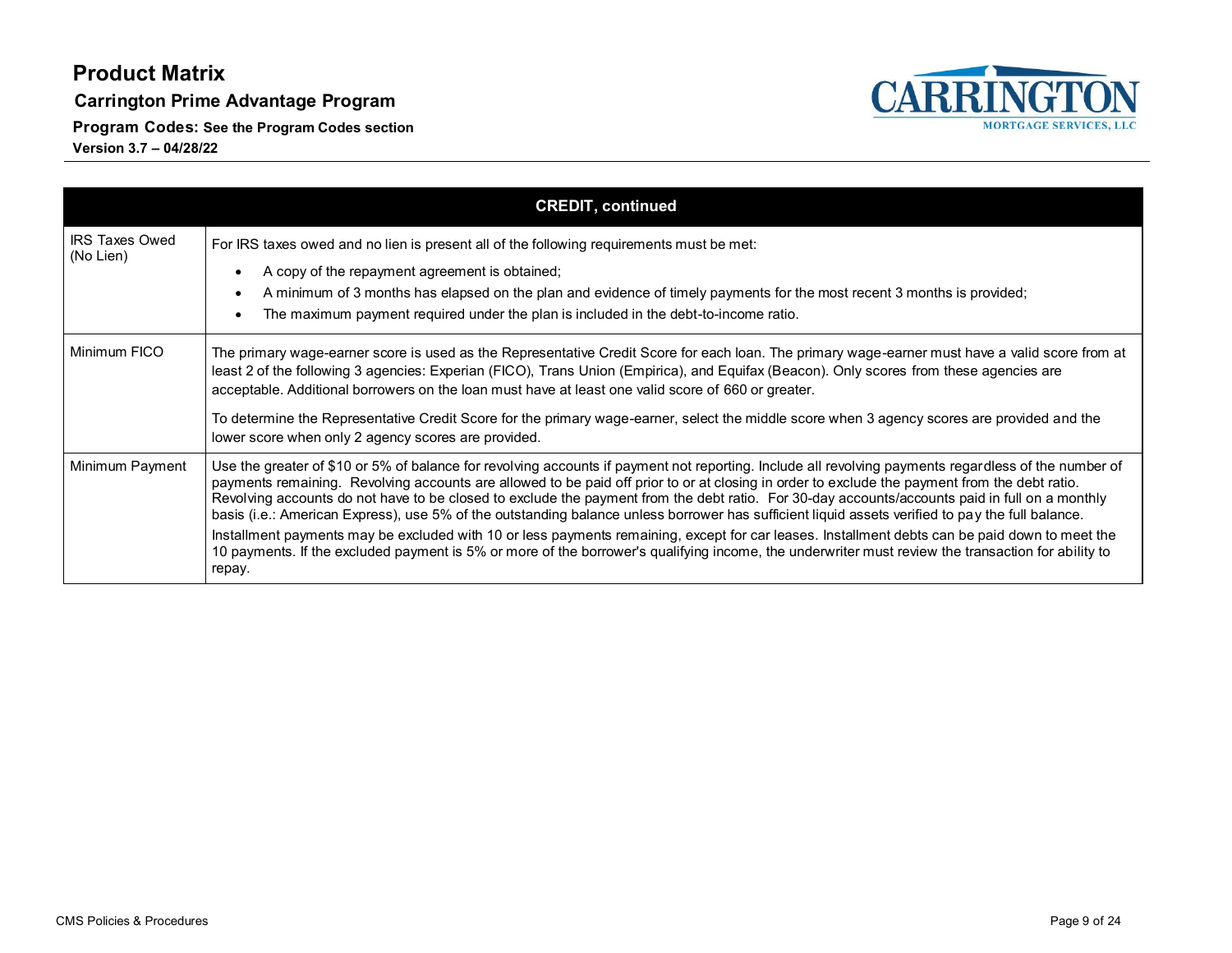**Carrington Prime Advantage Program**

**Program Codes: See the Program Codes section**



|                                 | <b>INCOME/ASSETS</b>                                                                                                                                                                                                                                                                                                                                                                                                                                                                                                               |
|---------------------------------|------------------------------------------------------------------------------------------------------------------------------------------------------------------------------------------------------------------------------------------------------------------------------------------------------------------------------------------------------------------------------------------------------------------------------------------------------------------------------------------------------------------------------------|
| Employment                      | All borrowers must have a 2 year employment history. Borrowers should provide a signed, written letter of explanation for any employment gaps that<br>exceed 30 days in the most recent 12-month period, or that exceed 60 days in months 13-24. Borrowers newly employed are allowed with<br>documentation showing the borrower was previously in school or a training program and borrower is now employed in that line of work.                                                                                                 |
| Income                          | Paystub(s) covering the most recent 30-day period providing year-to-date earnings at approval date. E.g. paid weekly = 4 paystubs, Bi-weekly/semi-<br>monthly = $2$ paystubs.                                                                                                                                                                                                                                                                                                                                                      |
| <b>Bank Statement</b><br>Income | Loans utilizing bank statement documentation for income will not require a 4506-C form to be signed or processed for transcripts. When a file has<br>mixed income (W2 wage earner income) combined with the bank statement income option, CMS must obtain a 4506-C and transcripts for the W2<br>wage earner income only. See Carrington Prime Advantage Program Guidelines for details.<br>Please Note: Underwriter may condition for 4506-C tax transcripts to be signed and processed on a case by case basis.                  |
| Residual Income                 | \$2,500 plus an additional \$150 per dependent required for Primary Residence and Second Homes only.<br>Residual Income is not required on Investment Properties.                                                                                                                                                                                                                                                                                                                                                                  |
| Self-employed                   | Two years personal & business tax returns with all schedules if borrower has 25% or greater ownership interest in the business. Personal and<br>business tax returns must be validated through a 4506-C and 8821 when applicable. If tax transcripts are not available due to recent filing, a copy of<br>the IRS notice showing "No record of return filed" is required in addition to the previous 2 years validated tax returns. Borrowers are qualified using<br>the returns validated.                                        |
|                                 | A Liquidity Test is not required to qualify the borrower.                                                                                                                                                                                                                                                                                                                                                                                                                                                                          |
| Non-Salaried                    | Two years documentation and evidence of at least 3 year continuance is required. Retirement Income requires a copy of the award letter and two<br>most recent 1099's OR 2 month's consecutive bank statements showing receipt of the income. Social Security income can be taxed up 25% or an<br>amount that is prudent based on federal tax levels but not to exceed 25%. Documentation is required to show the income is non-taxable. Alimony<br>and child support must be received at least 6 months to be used for qualifying. |
| <b>Rental Income</b>            | Rental income from a 1-unit primary residence may not be used. Boarder income cannot be used.<br>All rental income must be accounted for in the cash flow even if not needed to qualify.                                                                                                                                                                                                                                                                                                                                           |
|                                 | Subject property (2 unit primary residence) - use the income approach section from the appraisal and a copy of the current lease is required. If the<br>property has been owned for at least 1 year, borrower to provide tax returns with at least a 12 month rental history. If the property has been owned<br>less than 1 year, rental income is calculated per the income approach from the appraisal.                                                                                                                          |
|                                 | Rental Income from other real estate owned - rental income from another property owned prior to loan application should be calculated using the<br>borrower's federal income tax returns for the most recent 12-month period (Cash Flow Analysis from Schedule E). Income should be averaged. Net<br>rental losses should be included in ratios as a liability.                                                                                                                                                                    |
|                                 | For properties owned for less than 1 year, rental income should be calculated using the lesser of:                                                                                                                                                                                                                                                                                                                                                                                                                                 |
|                                 | 75% of the current lease minus the full PITIA; or                                                                                                                                                                                                                                                                                                                                                                                                                                                                                  |
|                                 | Cash flow analysis of the Schedule E from the most recent year's federal income tax return (if applicable)                                                                                                                                                                                                                                                                                                                                                                                                                         |
|                                 | Converting current residence into a rental: 75% of a lease minus the full PITIA may be used.                                                                                                                                                                                                                                                                                                                                                                                                                                       |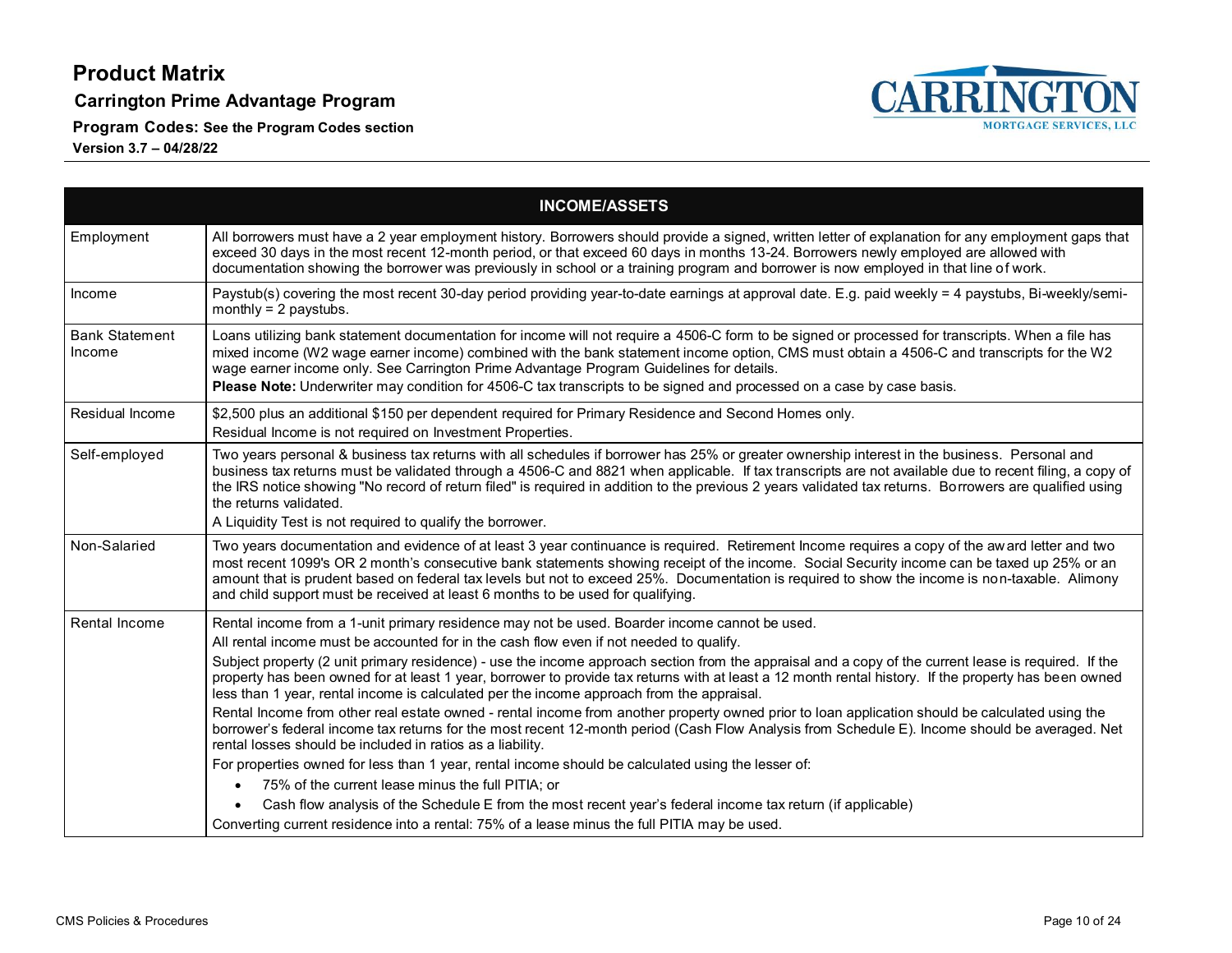**Carrington Prime Advantage Program**

**Program Codes: See the Program Codes section**



|                                        | <b>INCOME/ASSETS, continued</b>                                                                                                                                                                                                                                                                                                                                                                                                                                |
|----------------------------------------|----------------------------------------------------------------------------------------------------------------------------------------------------------------------------------------------------------------------------------------------------------------------------------------------------------------------------------------------------------------------------------------------------------------------------------------------------------------|
| <b>Bank Statement</b><br>Documentation | Self-employed borrowers are eligible for either Personal Bank Statement Documentation or Business Bank Statement Documentation. The following<br>restrictions apply to both documentation types:                                                                                                                                                                                                                                                               |
|                                        | Borrowers must be self-employed for at least 2 years.                                                                                                                                                                                                                                                                                                                                                                                                          |
|                                        | Business must be in existence for at least 2 years.                                                                                                                                                                                                                                                                                                                                                                                                            |
|                                        | Standard Tradelines are required.<br>$\bullet$                                                                                                                                                                                                                                                                                                                                                                                                                 |
|                                        | Non-Permanent Resident Aliens and Foreign Nationals are ineligible. Exceptions are not permitted.                                                                                                                                                                                                                                                                                                                                                              |
|                                        | Foreign sources of income are ineligible.                                                                                                                                                                                                                                                                                                                                                                                                                      |
|                                        | For Personal Bank Statement qualifying, all parties listed on each bank account must be included as borrowers on the loan. For Business<br>$\bullet$<br>Bank Statements where the borrower is not 100% owner of the business or another party appears on the business bank statements, refer to<br>the guidelines for documenting the borrower's percent ownership of the business.                                                                            |
|                                        | Statements must be consecutive and reflect the most recent months available.<br>$\bullet$                                                                                                                                                                                                                                                                                                                                                                      |
|                                        | Statements must support stable and generally predictable deposits. Unusual deposits must be documented.<br>$\bullet$                                                                                                                                                                                                                                                                                                                                           |
|                                        | Evidence of a decline in earnings may result in disqualification.                                                                                                                                                                                                                                                                                                                                                                                              |
|                                        | More than 3 NSFs or overdrafts within the most recent 12 months require explanation, supporting documentation, and underwriter analysis<br>for acceptability. Refer to guidelines for additional details. Note: Overdraft Protection Transfers are not considered an NSF.                                                                                                                                                                                      |
|                                        | If bank statements provided reflect payments being made on obligations not listed on the credit report, see Undisclosed Debts for additional<br>guidance.                                                                                                                                                                                                                                                                                                      |
|                                        | PayPal business account statements are ineligible. PayPal earnings must be deposited into a business or personal bank account for<br>consideration.                                                                                                                                                                                                                                                                                                            |
|                                        | W-2 Wages: Additional income deposited into the bank statements but derived from a source other than the self-employed business may<br>$\bullet$<br>not be included in the bank statement average. W-2 earnings must be documented as per the requirements in Wage-Earners along with a<br>processed 4506-C verifying the W-2 earnings only. W-2 transcripts may be used in lieu of paper W-2s.                                                                |
|                                        | Rental Income: Borrowers who receive rental income as a secondary income source may utilize Bank Statement Documentation for<br>$\bullet$<br>calculating business income and the most recent lease agreement(s) for rental properties for calculating rental income. Obtain proof of<br>receipt at the current lease rate using a cancelled check or bank statement. Calculate the qualifying rents by using 75% of the current lease<br>minus the full PITIA. |
|                                        | Borrowers whose primary source of income is derived solely from the ownership of rental properties as declared on personal or business tax<br>returns must be calculated using Full Documentation of Income.                                                                                                                                                                                                                                                   |
|                                        | The following documentation is required:                                                                                                                                                                                                                                                                                                                                                                                                                       |
|                                        | 12 or 24 months complete personal/business bank statements. Bank statements should be from the same account. Account changes<br>٠<br>during the review period are acceptable for circumstances such as account closure when the borrower is a victim of fraud or the borrower<br>changes banking institutions, provided there is a clear account transfer date and no deposits are duplicated. Transaction history printouts<br>are not acceptable.            |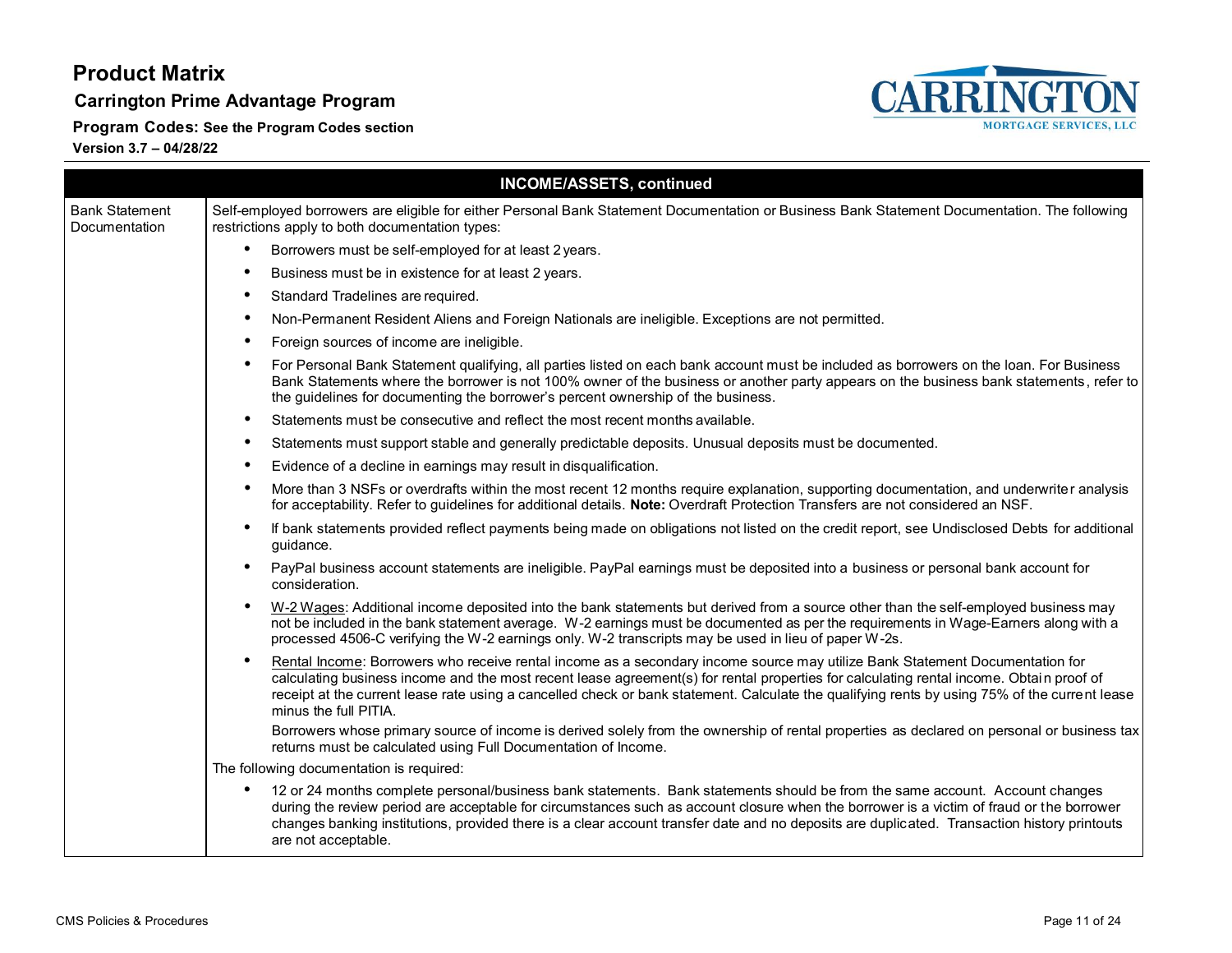**Carrington Prime Advantage Program**

**Program Codes: See the Program Codes section**



|               | <b>INCOME/ASSETS, continued</b>                                                                                                                                                                                                                                                                                                                                             |
|---------------|-----------------------------------------------------------------------------------------------------------------------------------------------------------------------------------------------------------------------------------------------------------------------------------------------------------------------------------------------------------------------------|
| Self-employed | Borrowers with self-employment earnings on IRS Form 1099 may provide 1 or 2 years 1099 statements. The following restrictions apply:                                                                                                                                                                                                                                        |
| 1099 Income   | Borrowers must be self-employed for at least two (2) years verified by two (2) years of business licenses or a CPA letter.<br>$\bullet$                                                                                                                                                                                                                                     |
| Documentation | Business must be in existence for at least two (2) years.<br>$\bullet$                                                                                                                                                                                                                                                                                                      |
|               | Standard Trade Lines are required.<br>٠                                                                                                                                                                                                                                                                                                                                     |
|               | Non-Permanent Resident Aliens and Foreign Nationals are ineligible. Exceptions are not permitted.<br>٠                                                                                                                                                                                                                                                                      |
|               | IRS form 4506-C must be processed for 1 or 2 years 1099 forms<br>$\bullet$                                                                                                                                                                                                                                                                                                  |
|               | Multiple 1099 forms from different industries will be reviewed independently as separate businesses. For example, a borrower with earnings<br>٠<br>from Rideshare and IT Consulting must have a two-year history in each line of work to consider earnings from both sources.                                                                                               |
|               | Evidence of a decline in earnings may result in disqualification<br>٠                                                                                                                                                                                                                                                                                                       |
|               | Year-to-Date earnings must support the qualifying income calculated per instructions below. YTD earnings must be documented with one of<br>$\bullet$<br>the following, utilizing the most recent documentation available as of the loan application date:                                                                                                                   |
|               | YTD Profit & Loss statement prepared by a licensed or registered CPA or tax preparer. Net monthly earnings on the P&L must not be<br>$\circ$<br>more than 10% less than qualifying net income of the previous 1 or 2 years.                                                                                                                                                 |
|               | Earnings Statement with YTD income or Pay Stub with YTD income from the Payer listed on the 1099 forms. Gross earnings on the<br>$\circ$<br>YTD Earnings Statements must not be more than 10% less than gross monthly 1099 earnings.                                                                                                                                        |
|               | Most recent two (2) months bank statements, earnings statements without YTD income, or pay stubs without YTD income. Earnings<br>$\circ$<br>statements or pay stubs must come from the Payer listed on the 1099 forms. Gross deposits or earnings on bank statements, earnings<br>statements, or pay stubs must not be more than 10% less than gross monthly 1099 earnings. |
|               | Expense factor must be considered, refer to the Carrington Prime Advantage (CPA) Guidelines for full details.                                                                                                                                                                                                                                                               |
| Self-employed | Borrowers with self-employment earnings may submit 12 or 24 months Profit and Loss (P&L) statements. The following restrictions apply:                                                                                                                                                                                                                                      |
| P&L Income    | Borrowers must be self-employed for at least two (2) years verified by two (2) years of business licenses or a CPA letter.<br>$\bullet$                                                                                                                                                                                                                                     |
| Documentation | Business must be in existence for at least two (2) years.<br>٠                                                                                                                                                                                                                                                                                                              |
|               | Non-Permanent Resident Aliens and Foreign Nationals are ineligible. Exceptions are not permitted.<br>٠                                                                                                                                                                                                                                                                      |
|               | Documentation must be provided to show the borrower's percentage of business ownership. Qualifying income will be multiplied by the<br>$\bullet$<br>percentage of profits that the borrower is entitled to.                                                                                                                                                                 |
|               | Standard Trade Lines are required.<br>$\bullet$                                                                                                                                                                                                                                                                                                                             |
|               | IRS form 4506-C is not required for income documented with profit and loss statements.<br>$\bullet$                                                                                                                                                                                                                                                                         |
|               | The borrower or tax preparer must provide a signed letter of explanation describing the nature of the business, how income is generated,<br>٠<br>and how long the business has been in existence.                                                                                                                                                                           |
|               | Multiple businesses are permitted, P&L statements must be supplied for each business and each business must have been in existence for<br>$\bullet$<br>at least two (2) years.                                                                                                                                                                                              |
|               | Evidence of a decline in earnings will require additional evaluation by the underwriter and may result in disqualification                                                                                                                                                                                                                                                  |
|               | Profit and Loss statements must be provided for the most recent 12 or 24 months, refer to the CPA Guidelines for full details.<br>٠                                                                                                                                                                                                                                         |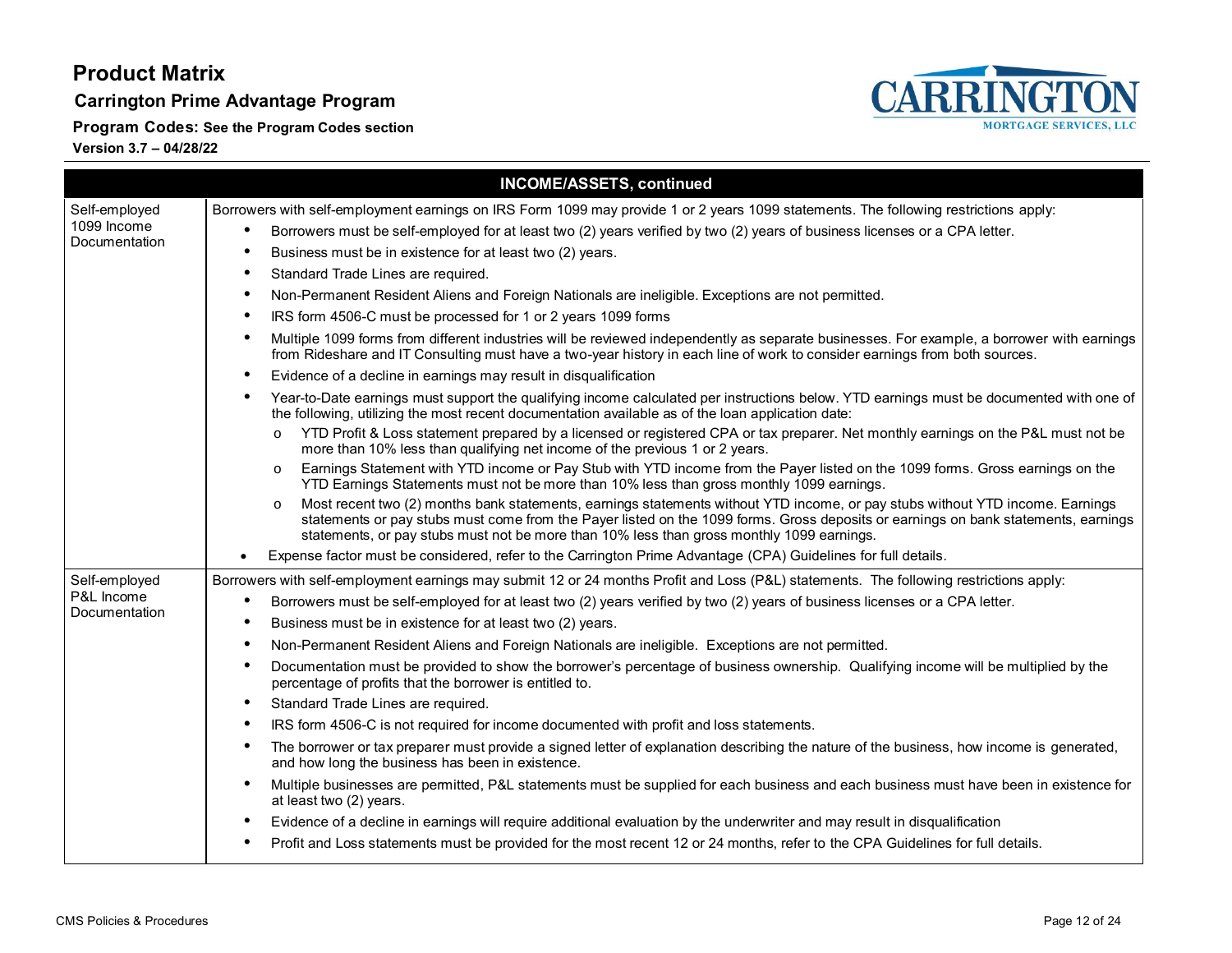**Carrington Prime Advantage Program**

**Program Codes: See the Program Codes section**



|                                                      | <b>INCOME/ASSETS, continued</b>                                                                                                                                                                                                                                                                                                                                                                                                                                                                                                                                                                                                                                                                                                               |
|------------------------------------------------------|-----------------------------------------------------------------------------------------------------------------------------------------------------------------------------------------------------------------------------------------------------------------------------------------------------------------------------------------------------------------------------------------------------------------------------------------------------------------------------------------------------------------------------------------------------------------------------------------------------------------------------------------------------------------------------------------------------------------------------------------------|
| Assets                                               | Must be sourced/seasoned for 60 days.                                                                                                                                                                                                                                                                                                                                                                                                                                                                                                                                                                                                                                                                                                         |
|                                                      | Deposit verification and seasoning of assets must be documented by two months bank statements. Marketable securities require a copy of the stock<br>certificate. Retirement accounts require documentation verifying the lending terms of the account. All sources of funds must be owned by the<br>borrower. All large deposits must be sourced per guidelines. Asset documentation must be dated within 30 days of application and 90 days of<br>closing. Evidence of liquidation is required for all securities and real estate. Evidence of transfer of funds is required for all cash accounts. Gifts are<br>acceptable provided minimum borrower investment requirements are met.                                                       |
| Eligible Sources of<br>Assets                        | Acceptable sources of funds are bank deposits (checking/savings), marketable public traded securities (70% of account value), loans secured by<br>borrower's assets, sale of real estate, funds borrowed secured by real estate, trust funds (60% of borrower's undistributed share), cash<br>value/surrender value of life insurance (60% of the cash value), retirement accounts using 60% of available/vested balance (SEP-IRA, 401K),<br>business assets provided borrower is 100% owner of the business, and depleting the assets from the business account will not have a negative<br>impact on the viability and cash flow of the business (Refer to Carrington Prime Advantage Underwriting Guidelines for additional requirements). |
| Ineligible Sources<br>of Assets /<br><b>Reserves</b> | Cash-on-hand, Sweat equity, Gift or grant funds which must be repaid, Down payment assistance programs, Bridge loans, Unsecured loans or cash<br>advances, Section 8 Voucher Assistance, Cryptocurrency (digital assets such as bitcoins) and Private Savings Club accounts.                                                                                                                                                                                                                                                                                                                                                                                                                                                                  |
| <b>Borrower</b>                                      | Borrower minimum investment is:                                                                                                                                                                                                                                                                                                                                                                                                                                                                                                                                                                                                                                                                                                               |
| Investment /<br>Contribution                         | Primary Residence - 5% own funds; Second Home - 10% own funds                                                                                                                                                                                                                                                                                                                                                                                                                                                                                                                                                                                                                                                                                 |
| <b>Asset Conversion</b>                              | Borrowers must have the lesser of (a) 1.5 times the loan balance or (b) \$1mm in qualified assets, both of which must be net of down payment, loan<br>costs and required reserves to qualify.                                                                                                                                                                                                                                                                                                                                                                                                                                                                                                                                                 |
|                                                      | Qualified Assets can be comprised of stocks, bonds, mutual funds, vested amount of retirement accounts and bank accounts. If a portion of the<br>qualified assets are being used for down payment, closing costs, or reserves, those amounts must be excluded from the balance before analyzing a<br>portfolio for income determination. Please note: Restricted stock and Margined Accounts are not considered qualified assets and are not eligible.                                                                                                                                                                                                                                                                                        |
|                                                      | The following assets are considered Qualified Assets and can be utilized to calculate income:                                                                                                                                                                                                                                                                                                                                                                                                                                                                                                                                                                                                                                                 |
|                                                      | 100% of checking, savings, and money market accounts<br>$\bullet$                                                                                                                                                                                                                                                                                                                                                                                                                                                                                                                                                                                                                                                                             |
|                                                      | 100% of the remaining value of stocks & bonds                                                                                                                                                                                                                                                                                                                                                                                                                                                                                                                                                                                                                                                                                                 |
|                                                      | 70% of retirement assets                                                                                                                                                                                                                                                                                                                                                                                                                                                                                                                                                                                                                                                                                                                      |
|                                                      | 100% Cash Value of Life Insurance                                                                                                                                                                                                                                                                                                                                                                                                                                                                                                                                                                                                                                                                                                             |
|                                                      | 3-month seasoning of assets required<br>$\bullet$                                                                                                                                                                                                                                                                                                                                                                                                                                                                                                                                                                                                                                                                                             |
|                                                      | The following assets are not permitted:                                                                                                                                                                                                                                                                                                                                                                                                                                                                                                                                                                                                                                                                                                       |
|                                                      | Funds in Foreign Banks                                                                                                                                                                                                                                                                                                                                                                                                                                                                                                                                                                                                                                                                                                                        |
|                                                      | <b>Funds in Business Accounts</b>                                                                                                                                                                                                                                                                                                                                                                                                                                                                                                                                                                                                                                                                                                             |
|                                                      | Asset Conversion may be used in conjunction with Full Income Documentation. May not use Asset Conversion in addition to Bank Statement Income<br>Documentation.                                                                                                                                                                                                                                                                                                                                                                                                                                                                                                                                                                               |
|                                                      | The income calculation is as follows: Monthly Income = Net Qualified Assets / 60 Months. Refer to Carrington Prime Advantage Underwriting<br>Guidelines for additional information.                                                                                                                                                                                                                                                                                                                                                                                                                                                                                                                                                           |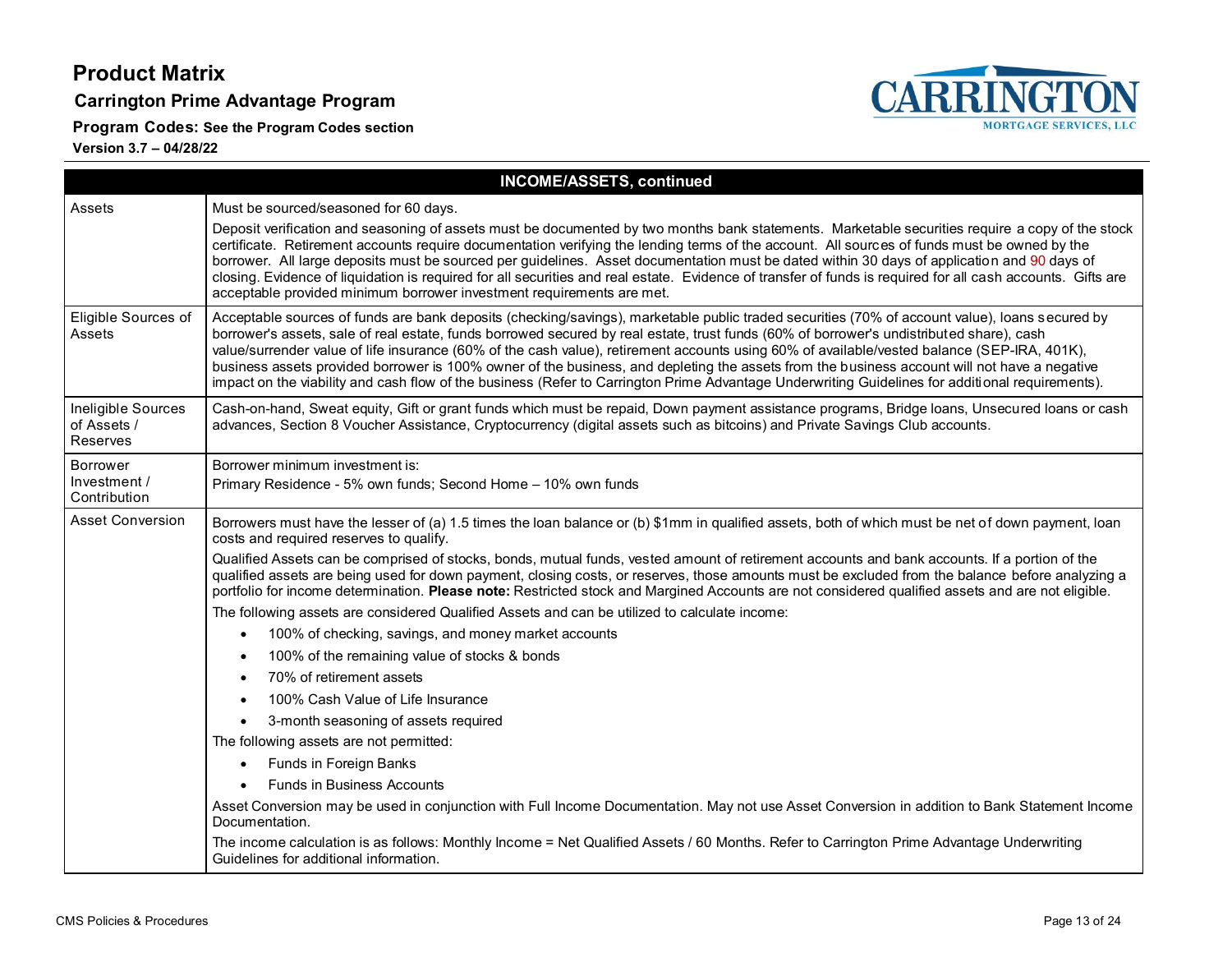**Carrington Prime Advantage Program**

**Program Codes: See the Program Codes section**



| <b>INCOME/ASSETS, continued</b>                   |                                                                                                                                                                                                                                                                                                                                                                                                                                                                                                                                                                                                                                                                                                                               |  |
|---------------------------------------------------|-------------------------------------------------------------------------------------------------------------------------------------------------------------------------------------------------------------------------------------------------------------------------------------------------------------------------------------------------------------------------------------------------------------------------------------------------------------------------------------------------------------------------------------------------------------------------------------------------------------------------------------------------------------------------------------------------------------------------------|--|
| Gifts                                             | Gift funds are acceptable on primary residence and second home transactions once the borrower has met the minimum 5% contribution (primary) or<br>10% (second home). Gift funds are not acceptable for reserves. The donor must be an immediate family member (spouse, child, dependent, parent,<br>sibling, blood relative), future spouse, or domestic partner living with the borrower. The donor may not have any affiliation with a party to the<br>transaction. A signed gift letter is required and must include the amount of the gift, the donor's name, address, telephone number and relationship to<br>borrower. Proof of donor's ability to give and transfer of the gift funds/evidence of receipt is required. |  |
| Gifts of Equity                                   | Gifts of equity on non-arm's length transactions are allowed. Transactions with gifts of equity are subject to the maximum LTVs available for cash-out<br>transactions, and no minimum borrower contribution is required. The following requirements apply: Primary residence transactions only, Gift of equity<br>is from an immediate family member, Six months of reserves required of borrower's own funds, Non-arm's length criteria is met, Signed gift letter is<br>provided, and Gift of equity is listed on the settlement statement.                                                                                                                                                                                |  |
| Minimum<br>Reserves                               | Cash out proceeds permitted for reserves with ≥700 FICO. Reserves must come from borrowers own funds.<br>Subject property reserve requirement - refer to the above LTV, Additional Program overlays and requirements sections.<br>Use of Rental Income Without a Lease: 3 months in addition to standard requirement<br>Multiple Financed Properties: 2 months for each additional property when the subject is a Second Home or Investment Property                                                                                                                                                                                                                                                                          |  |
| Qualifying<br>Reserves on ARM<br>Loans            | Reserves on ARM loans must be determined based on the Fully Indexed Rate. Reserves are measured by the number of months of the qualifying<br>payment amount for the subject mortgage (based on PITIA) that a borrower could pay using his or her financial assets.                                                                                                                                                                                                                                                                                                                                                                                                                                                            |  |
| Debt Ratio                                        | See Grid Above                                                                                                                                                                                                                                                                                                                                                                                                                                                                                                                                                                                                                                                                                                                |  |
| Departure<br>Residence                            | If subject is an owner occupied purchase transaction and borrower's current residence is pending sale, both the current and proposed housing<br>payments are used to qualify.                                                                                                                                                                                                                                                                                                                                                                                                                                                                                                                                                 |  |
| Non-Taxable<br>Income                             | Must verify and document source of income is non-taxable. Documentation includes award letters, policy agreements, account statements or any<br>other documents that address the non-taxable status of the income. All disclosed, non-taxable income must be grossed-up 125% even if not being<br>used for qualification.                                                                                                                                                                                                                                                                                                                                                                                                     |  |
| Manual Underwrite<br>Only                         | All loans are manually underwritten. AUS is not permitted.                                                                                                                                                                                                                                                                                                                                                                                                                                                                                                                                                                                                                                                                    |  |
|                                                   | <b>PURCHASE MONEY</b>                                                                                                                                                                                                                                                                                                                                                                                                                                                                                                                                                                                                                                                                                                         |  |
| Seller Contribution /<br><b>Sales Concessions</b> | Maximum seller contribution up to 9% towards closing for Primary Residence and Second Homes (LTV ≤ 75%), 6% towards closing for Primary<br>Residence and Second Homes (LTV > 75%). Up to 2% toward closing for Investment Properties.                                                                                                                                                                                                                                                                                                                                                                                                                                                                                         |  |
|                                                   | Sales concessions exceeding the seller contribution limits must be deducted from the sales price before calculating the LTV/CLTV. Financing<br>concessions are not allowed.                                                                                                                                                                                                                                                                                                                                                                                                                                                                                                                                                   |  |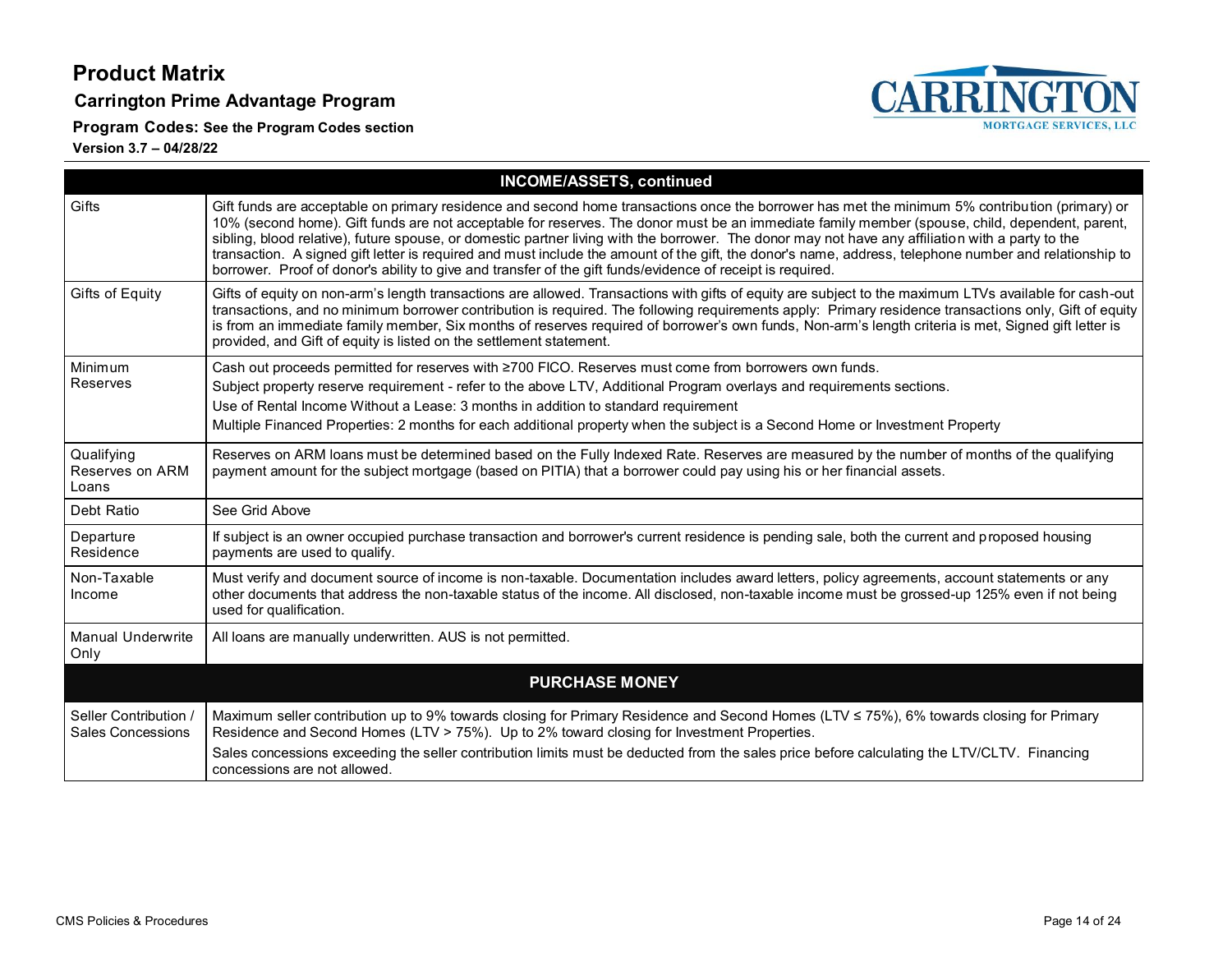**Carrington Prime Advantage Program**

**Program Codes: See the Program Codes section**



<span id="page-14-0"></span>

|                                              | <b>GENERAL</b>                                                                                                                                                                                                                                                                                                                                                                                                                                             |
|----------------------------------------------|------------------------------------------------------------------------------------------------------------------------------------------------------------------------------------------------------------------------------------------------------------------------------------------------------------------------------------------------------------------------------------------------------------------------------------------------------------|
| Age of Documents                             | Credit Report 90 days; Title Report 90 days; Appraisal 120 days; Closing Protection Letter (CPL) 90 Days                                                                                                                                                                                                                                                                                                                                                   |
| Loan Terms<br>Available                      | 30 year Fixed, 5/1 ARM, 7/1 ARM, 10/1 ARM, 5/1 ARM-IO, 7/1 ARM-IO, and 10/1 ARM-IO                                                                                                                                                                                                                                                                                                                                                                         |
| <b>Qualifying Payment</b>                    | Use Qualifying Rate for calculating PITIA                                                                                                                                                                                                                                                                                                                                                                                                                  |
| Interest-Only<br><b>Qualifying Payment</b>   | Interest-only loans qualify using the fully amortized payment calculated over the fully amortizing period, based on the greater of the note rate or the<br>fully indexed rate rounded up to the nearest eighth percentage to determine qualifying PITIA. For example, a 30-year loan with a 10-year interest-only<br>period would have a 20-year fully amortizing period.                                                                                  |
| <b>Escrow Waivers</b>                        | All States excluding DC: Property tax and/or insurance escrows may be waived with FICO $\geq$ 700 and LTV $\leq$ 80%.<br>DC loans: Property tax and/or insurance escrows may be waived if the LTV is 80% or lower.<br>HPML loans: escrows may not be waived regardless of LTV.                                                                                                                                                                             |
| Assumptions                                  | Not permitted                                                                                                                                                                                                                                                                                                                                                                                                                                              |
| Compliance                                   | CMS complies with all applicable federal and state regulations                                                                                                                                                                                                                                                                                                                                                                                             |
| High-Cost HOEPA<br>Section 32<br>(Fed/State) | Not permitted. States may impose different definitions of points and fees, rate, or APR than apply under HOEPA. States may also use different<br>triggers in each category for determining whether a loan will be a "high-cost mortgage" (or equivalent terms) under state law. CMS does not originate<br>loans defined as high-cost mortgages (or equivalent terms) under Federal or state law, regardless of the basis for the loan's treatment as such. |
| QM Fees                                      | Limited to the Section 32 - 5% Limit                                                                                                                                                                                                                                                                                                                                                                                                                       |
| Ineligible States                            | All loans: Massachusetts and North Dakota (Correspondent loans are eligible for Massachusetts and North Dakota).                                                                                                                                                                                                                                                                                                                                           |
| Illinois Anti-Predatory<br>Lending Databases | Primary Residence: Completion of the Illinois Anti-Predatory Lending Databases is required for subject properties in Cook, Kane, Peoria, and Will<br>counties. A Certificate of Exemption or Certificate of Compliance is required to record the loan.                                                                                                                                                                                                     |
|                                              | Retail Loans Only: Interest Only loans not permitted in Illinois in Cook, Kane, Peoria, and Will counties.                                                                                                                                                                                                                                                                                                                                                 |
| Maryland HPML<br>Attestation                 | In compliance with Maryland Mortgage Statue 09.03.06.20 - Duty of Care, Brokers must provide an executed HPML Attestation for HPML loans with<br>a subject property in the state of Maryland.                                                                                                                                                                                                                                                              |
| New York Loans                               | Primary Residence and Second Home: NY Ioans: require a minimum Ioan size of "Conforming High Balance Loan Limit plus \$1".<br>Investment Properties: Minimum Loan Amount = \$100,000<br>NY CEMA Loans are permitted (NY CEMA not eligible for CMS Correspondent channel).<br>NY subprime loans are not permitted.                                                                                                                                          |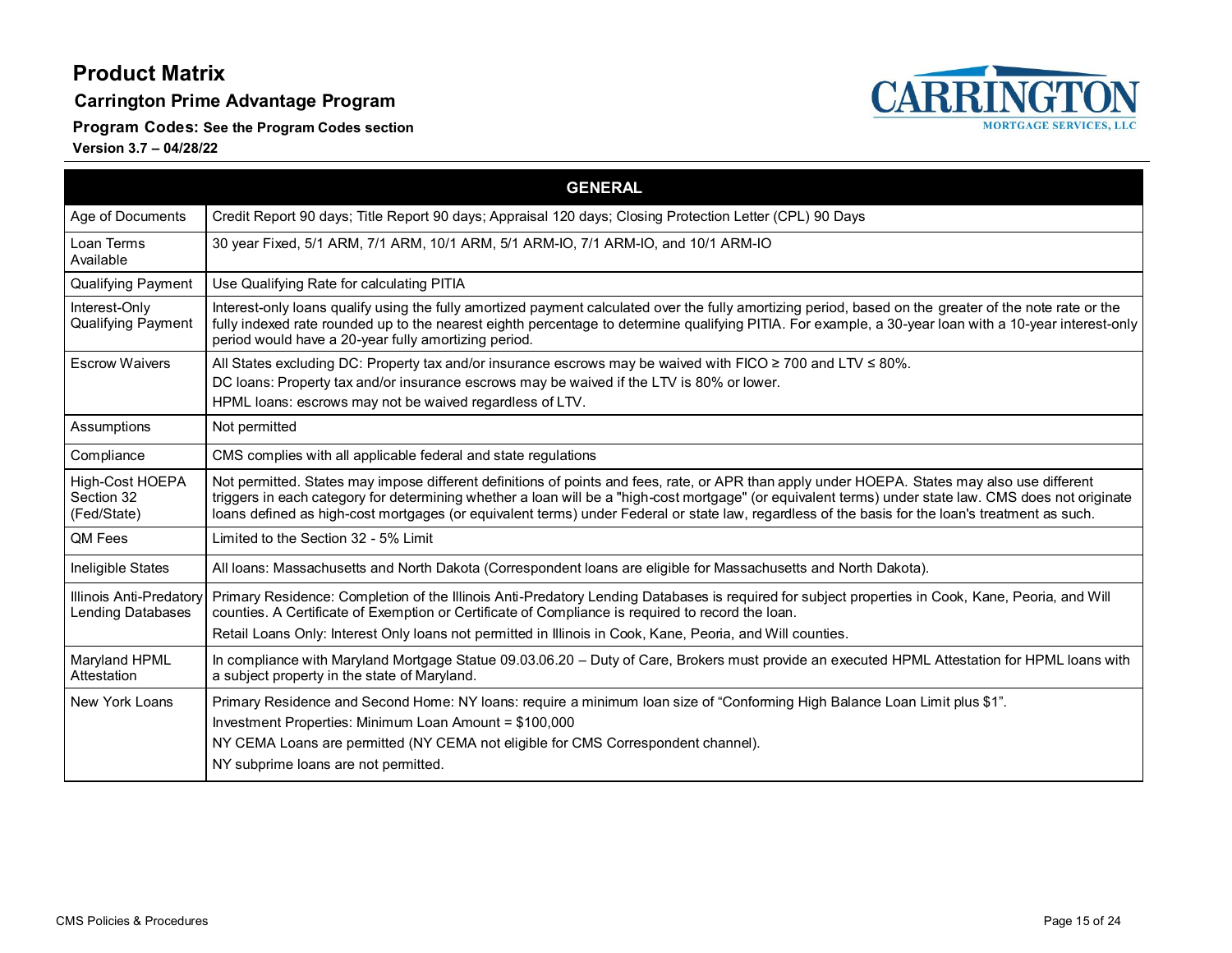#### **Carrington Prime Advantage Program**

**Program Codes: See the Program Codes section**



|                                                  | <b>GENERAL, continued</b>                                                                                                                                                                                                                                                                                                                                                                                                                                                                                                                                                                                                          |
|--------------------------------------------------|------------------------------------------------------------------------------------------------------------------------------------------------------------------------------------------------------------------------------------------------------------------------------------------------------------------------------------------------------------------------------------------------------------------------------------------------------------------------------------------------------------------------------------------------------------------------------------------------------------------------------------|
| Ability to Repay<br>(ATR)                        | Fully Compliant (DTI>43% program follows all other ATR requirements)<br><b>Fully Documented Income</b><br>$\bullet$<br><b>Full Appraisal</b><br>Escrows required for taxes and insurance<br>No Prepayment Penalty<br>$\bullet$                                                                                                                                                                                                                                                                                                                                                                                                     |
| Documenting<br><b>Business Bank</b><br>Ownership | Generally, the parties on the business bank accounts should be the same parties on the loan request. If a party appears on a business bank account<br>but is not a borrower on the loan, business records must be provided to prove the borrower's percentage of ownership and entitlement to profits.<br>Examples of acceptable documentation include: Articles of Incorporation with stock ownership breakdown, the business's Operating Agreement, a<br>Corporate Resolution, or letter from the company's tax preparer. Qualifying income must be multiplied by the percentage of profits that the borrower is<br>entitled to. |
| Eligible Borrowers                               | U.S. Citizens and Permanent Resident Aliens and Non-Permanent Resident Aliens. Permanent Resident Aliens must provide proof of lawful<br>residence, green card and permanent right to work in the U.S. Non-Permanent Resident Aliens must provide proof of lawful residency, work<br>authorization, and an unexpired, valid visa with at least three years left to work in the U.S. All qualifying borrowers must have a documented 2 year<br>consecutive work history in the U.S. CMS limits the maximum number of borrowers on one loan to eight (8).                                                                            |
| Ineligible Borrowers                             | Foreign Nationals, Deferred Action for Childhood Arrivals (DACA - EAD Category C33), Borrowers with Diplomatic Immunity, Non-Permanent<br>Resident Aliens who do not have a green card or a valid visa, Borrowers without a credit score, Borrowers who are not natural persons (i.e.:<br>Corporation and Partnership), Borrowers holding title in the name of a trust, Borrowers with more than 5 CMS financed properties, including the<br>subject property.                                                                                                                                                                     |
| Non-Occupant<br>Co-Borrowers/<br>Co-Signers      | Allowed.<br>Note: if a non-occupant co-borrower is the primary wage earner, their credit score will be used for qualifying purposes.                                                                                                                                                                                                                                                                                                                                                                                                                                                                                               |
| Power of Attorney                                | Not Permitted                                                                                                                                                                                                                                                                                                                                                                                                                                                                                                                                                                                                                      |
| <b>First Time Investor</b>                       | Permitted. A First-Time Investor is a borrower who has not owned at least one investment property for at least 12 months anytime during the most<br>recent 12-month period. Maximum 65%% LTV when all borrowers are First Time Investors.                                                                                                                                                                                                                                                                                                                                                                                          |
| <b>First Time</b><br>Homebuyer                   | Permitted                                                                                                                                                                                                                                                                                                                                                                                                                                                                                                                                                                                                                          |
| Mortgage Insurance<br>(MI)                       | Not Required                                                                                                                                                                                                                                                                                                                                                                                                                                                                                                                                                                                                                       |
| Rent Loss Insurance                              | Not Required                                                                                                                                                                                                                                                                                                                                                                                                                                                                                                                                                                                                                       |
| <b>Prepayment Penalty</b>                        | Owner Occupied (Primary Residence and Second Homes): Not Permitted<br>Non-Owner Occupied (Investment Properties): Permitted and may only be charged when permissible by State law.<br>Note: A Business Purpose Affidavit must be executed at closing if a prepayment penalty is charged.                                                                                                                                                                                                                                                                                                                                           |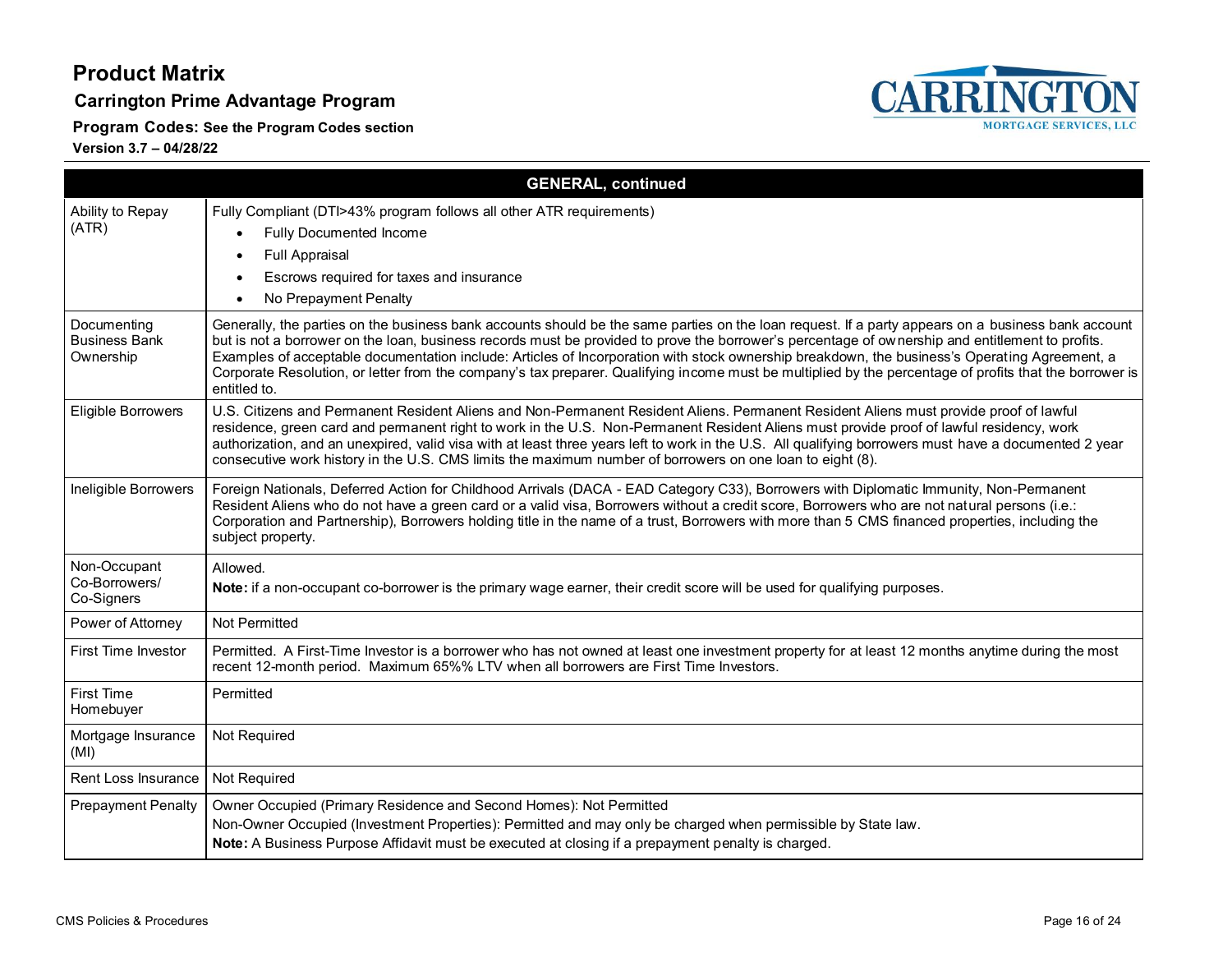**Carrington Prime Advantage Program**

**CARRINGTON MORTGAGE SERVICES, LLC** 

**Program Codes: See the Program Codes section**

| <b>TEXAS HOME EQUITY REQUIREMENTS</b> |                                                                                                                                                                                                                                                |  |
|---------------------------------------|------------------------------------------------------------------------------------------------------------------------------------------------------------------------------------------------------------------------------------------------|--|
| Loan to Value                         | Use the cash out LTVs listed above.                                                                                                                                                                                                            |  |
| Property<br>Characteristics           | All properties must be residential in nature. Tax certification and exemptions for the property are to be reviewed and must meet the following<br>requirements:                                                                                |  |
|                                       | Property must be a principal residence constituting the borrower's homestead in state of Texas.<br>$\bullet$                                                                                                                                   |  |
|                                       | The homestead property may not exceed the applicable acreage limit as determined by Texas law.<br>٠                                                                                                                                            |  |
|                                       | All separate structures must be included in the homestead exemption.<br>٠                                                                                                                                                                      |  |
|                                       | The homestead parcel, as identified on the county appraisal district records, must include ingress/egress to a properly identified public road.<br>$\bullet$                                                                                   |  |
|                                       | The new lien may only be secured by the homestead parcel and the market value for LTV calculation can only be assessed on that parcel.<br>$\bullet$                                                                                            |  |
| Ineligible Property<br><b>Types</b>   | 2-4 units, second homes, investment properties                                                                                                                                                                                                 |  |
| Restrictions                          | A copy of the current mortgage or note is required to determine the previous terms are not subject to Texas Section 50 (a)(6).<br>٠                                                                                                            |  |
|                                       | There can only be 1 outstanding Texas (a)(6) loan on the property at any time.<br>٠                                                                                                                                                            |  |
|                                       | The borrower must pay-off an existing Texas (a)(6) second lien if they are getting cash-out from the first mortgage.<br>$\bullet$                                                                                                              |  |
|                                       | There is a 12-month seasoning requirement for any Texas Section 50(a)(6) loan (first or second). There is no seasoning requirement on first<br>$\bullet$<br>or second mortgages that are not Texas 50(a)(6) loans.                             |  |
|                                       | The $50(a)(6)$ loan may not be used to acquire the property or to finance construction.                                                                                                                                                        |  |
| Fees                                  | Total fees paid by the borrower (excluding prepaids, discount points used to buy down the interest rate, appraisal costs, survey costs, lenders title<br>insurance premiums and title endorsements) cannot exceed 2% of the principal balance. |  |
|                                       | The 2% cap includes fees paid to the lender, broker, or any third party which includes credit report fees, recording fees, origination fees, etc.                                                                                              |  |
|                                       | If closing costs are greater than 2%, fees must be reduced prior to closing.                                                                                                                                                                   |  |
|                                       | If borrowers are paying discount points, the borrowers, owners-in-title and/or spouse must execute the TX Home Equity Discount Point<br>Acknowledgment.                                                                                        |  |
|                                       | <b>Please note:</b> Texas Conversion loans are excluded from the 2.00% fee limitation.                                                                                                                                                         |  |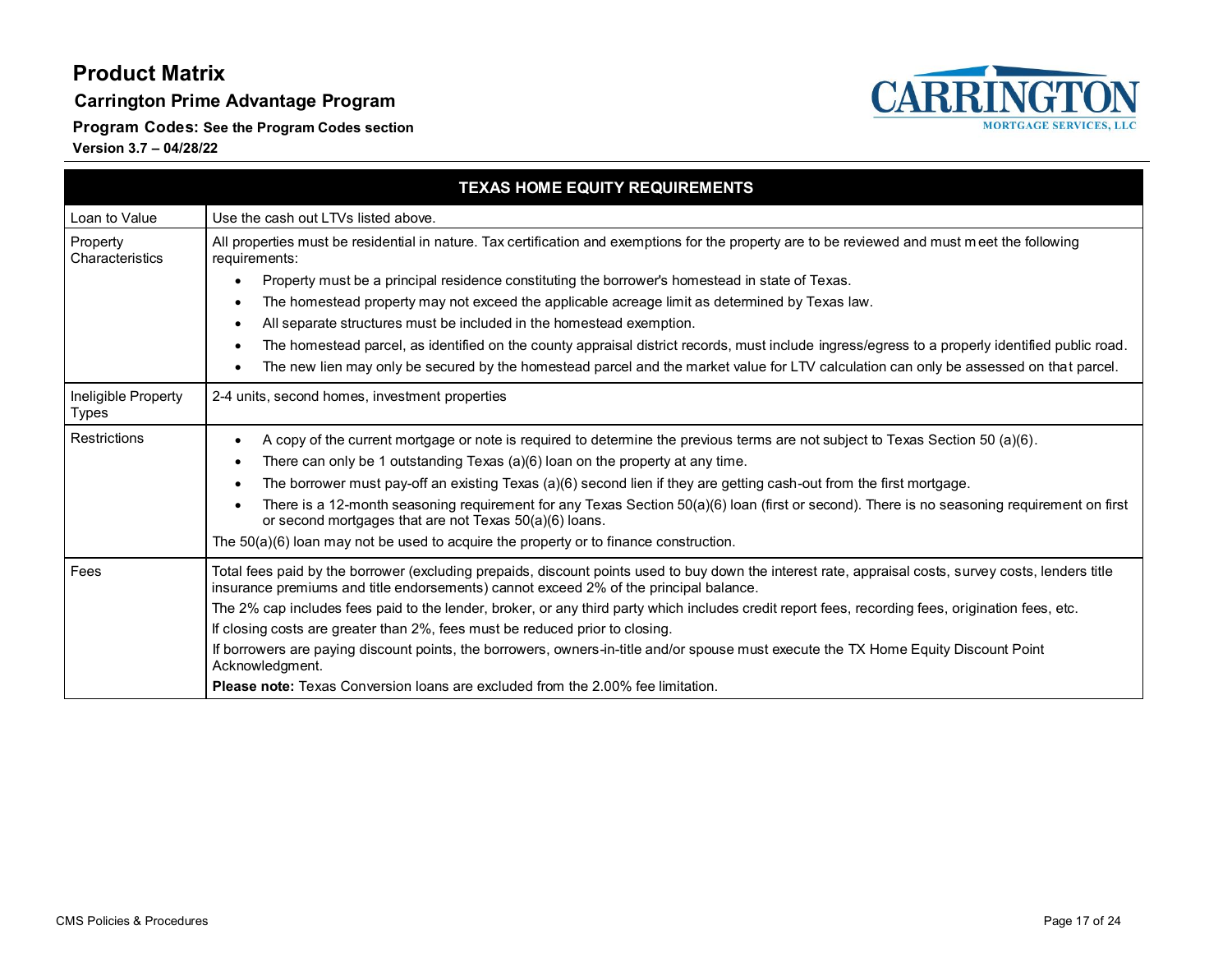**Carrington Prime Advantage Program**

**Program Codes: See the Program Codes section**



|                 | TEXAS HOME EQUITY REQUIREMENTS (CONTINUED)                                                                                                                                                                                                                                                                                                        |
|-----------------|---------------------------------------------------------------------------------------------------------------------------------------------------------------------------------------------------------------------------------------------------------------------------------------------------------------------------------------------------|
| Loan Parameters | The following are considered Texas Section 50(a)(6) loans:                                                                                                                                                                                                                                                                                        |
|                 | Loans using proceeds to pay off an existing 50(a)(6) loan (as identified in title work)                                                                                                                                                                                                                                                           |
|                 | Loans using proceeds to pay off federal tax debt liens                                                                                                                                                                                                                                                                                            |
|                 | Loans using proceeds to pay property tax liens on the property securing the new loan                                                                                                                                                                                                                                                              |
|                 | Loans using proceeds to pay off or pay down debts that are not secured by the homestead property                                                                                                                                                                                                                                                  |
|                 | Loans with any cash back to the borrower<br>$\bullet$                                                                                                                                                                                                                                                                                             |
|                 | The following are <b>NOT</b> considered Texas Section $50(a)(6)$ loans:                                                                                                                                                                                                                                                                           |
|                 | Loans using proceeds to pay current taxes due on the property securing the loan                                                                                                                                                                                                                                                                   |
|                 | Loans using proceeds to buy out equity pursuant to a court order or agreement of the parties (usually applies to a divorce settlement) require<br>that an acceptable owelty lien of partition is established. The owelty lien documents should be reviewed and approved by the company's<br>Texas counsel before the loan can proceed to closing. |
|                 | Note: Owelty liens are a type of lien that allows the owner of a home to use the existing equity in their home to assist in dividing property in<br>the case of a divorce or inheritance. The Texas Constitution specifically designates an Owelty of partition as one of the permitted<br>encumbrances on a Texas homestead.                     |
|                 | Loan proceeds used to pay a prepayment penalty assessed on an existing non-50(a)(6) loan, and the prepayment is included in the payoff<br>amount (new loan must have a new title policy issued without exception to the financing of the prepayment fee)                                                                                          |
|                 | Loans that include the payment of HOA dues, if title company requires them to be paid<br>$\bullet$                                                                                                                                                                                                                                                |
|                 | Rate/Term refinance loans that include the payment by the lender of reasonable closing costs in the loan amount are acceptable.                                                                                                                                                                                                                   |
| <b>Title</b>    | A title insurance policy written on Texas Land Title Association forms (standard or short) including T42 and T42.1 endorsements is required.                                                                                                                                                                                                      |
|                 | For self-employed borrowers operating a business from the homestead property, the title company must issue a T42.1 endorsement without exception<br>or deletion.                                                                                                                                                                                  |
|                 | Title may not include language that:                                                                                                                                                                                                                                                                                                              |
|                 | excludes coverage for a title defect that arises because financed origination expenses are held not to be "reasonable costs necessary to<br>refinance": or                                                                                                                                                                                        |
|                 | defines the "reasonable costs necessary to refinance" requirement as a "consumer credit protection" law since the standard title policy<br>$\bullet$<br>excludes coverage when lien validity is questioned due to a failure to comply with consumer credit protection laws.                                                                       |
|                 | Loans must be closed in a Texas title company's office or attorney's office. No mobile notaries or eClosings are permitted.                                                                                                                                                                                                                       |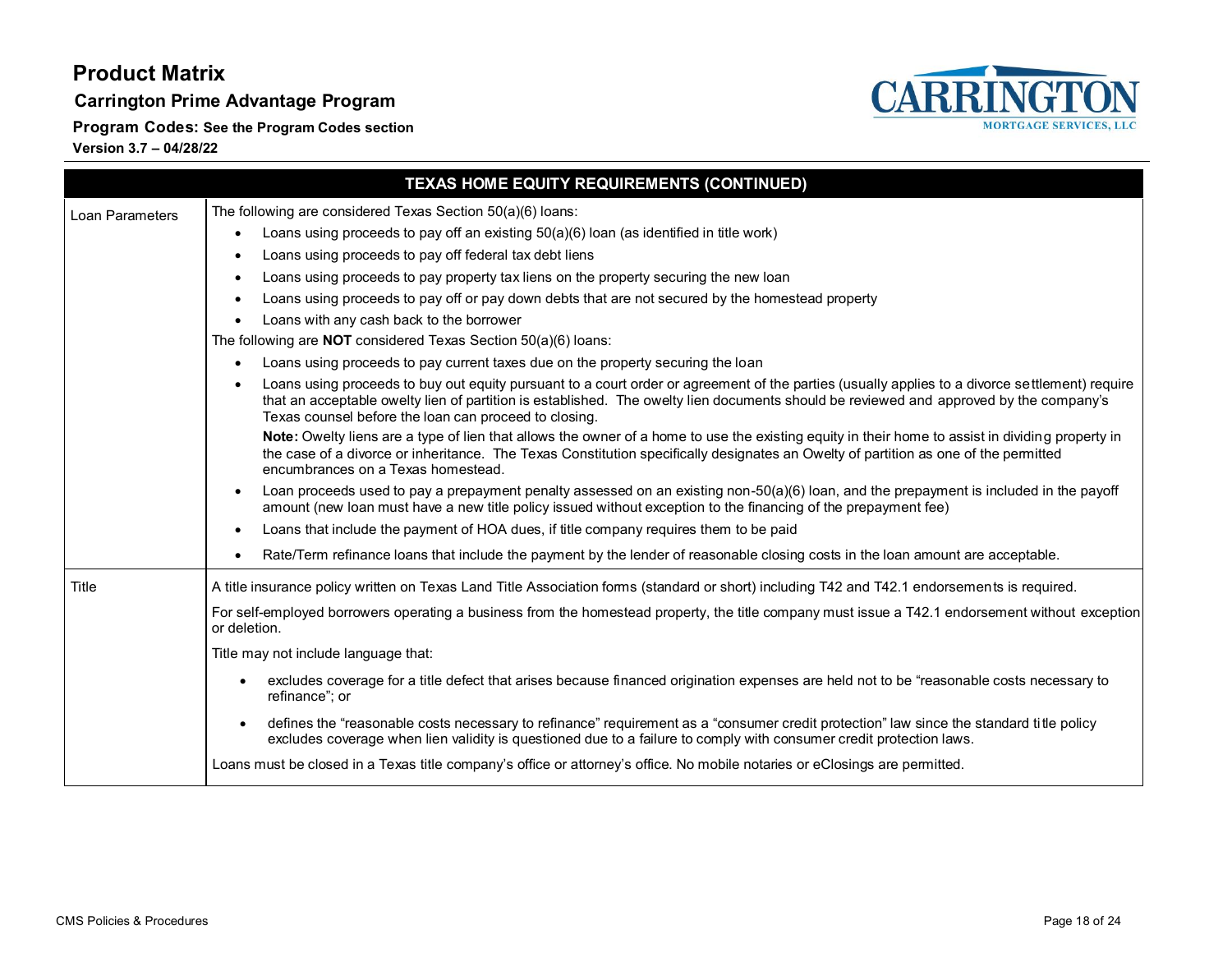**Carrington Prime Advantage Program**

**Program Codes: See the Program Codes section**



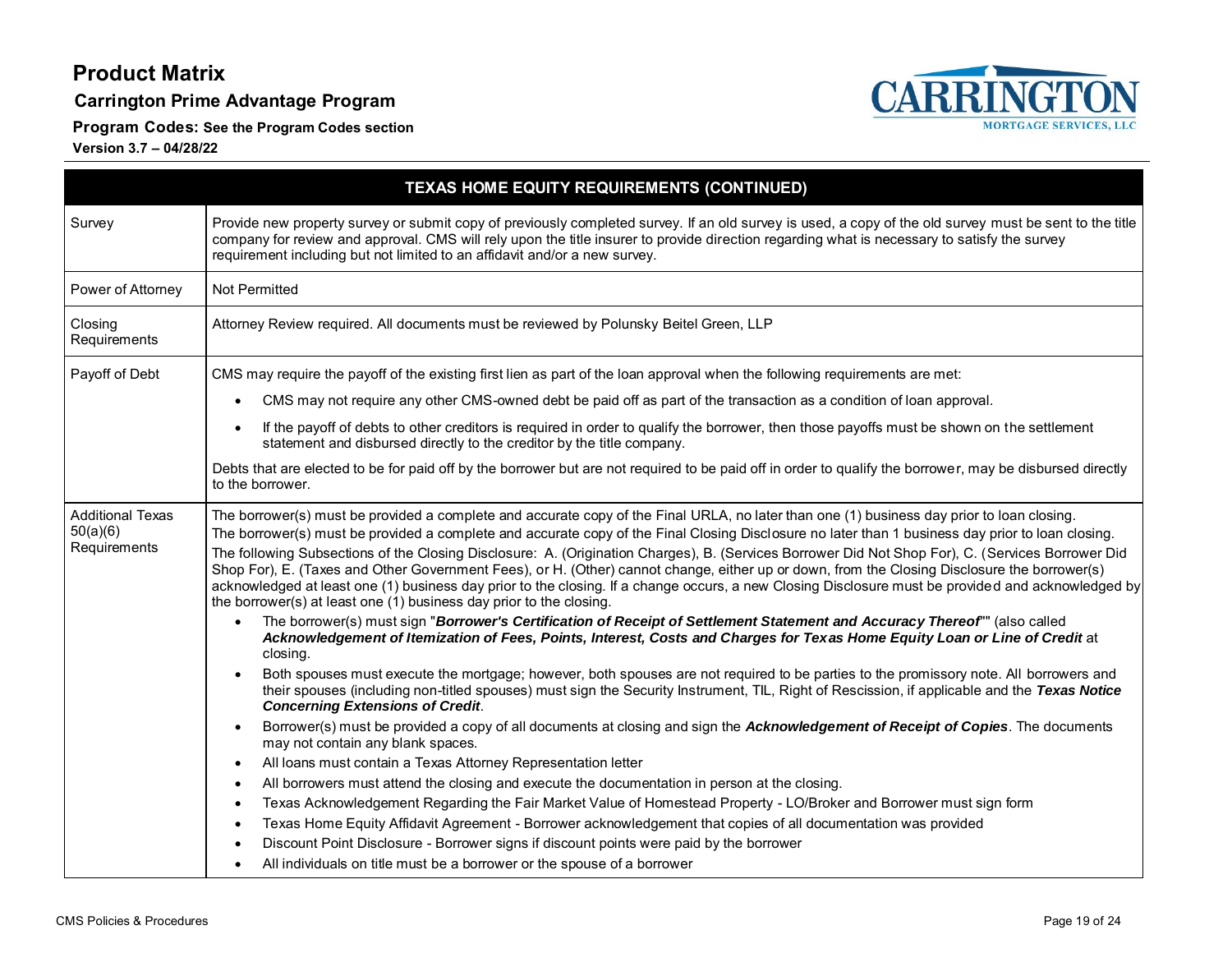**Carrington Prime Advantage Program**

**Program Codes: See the Program Codes section**

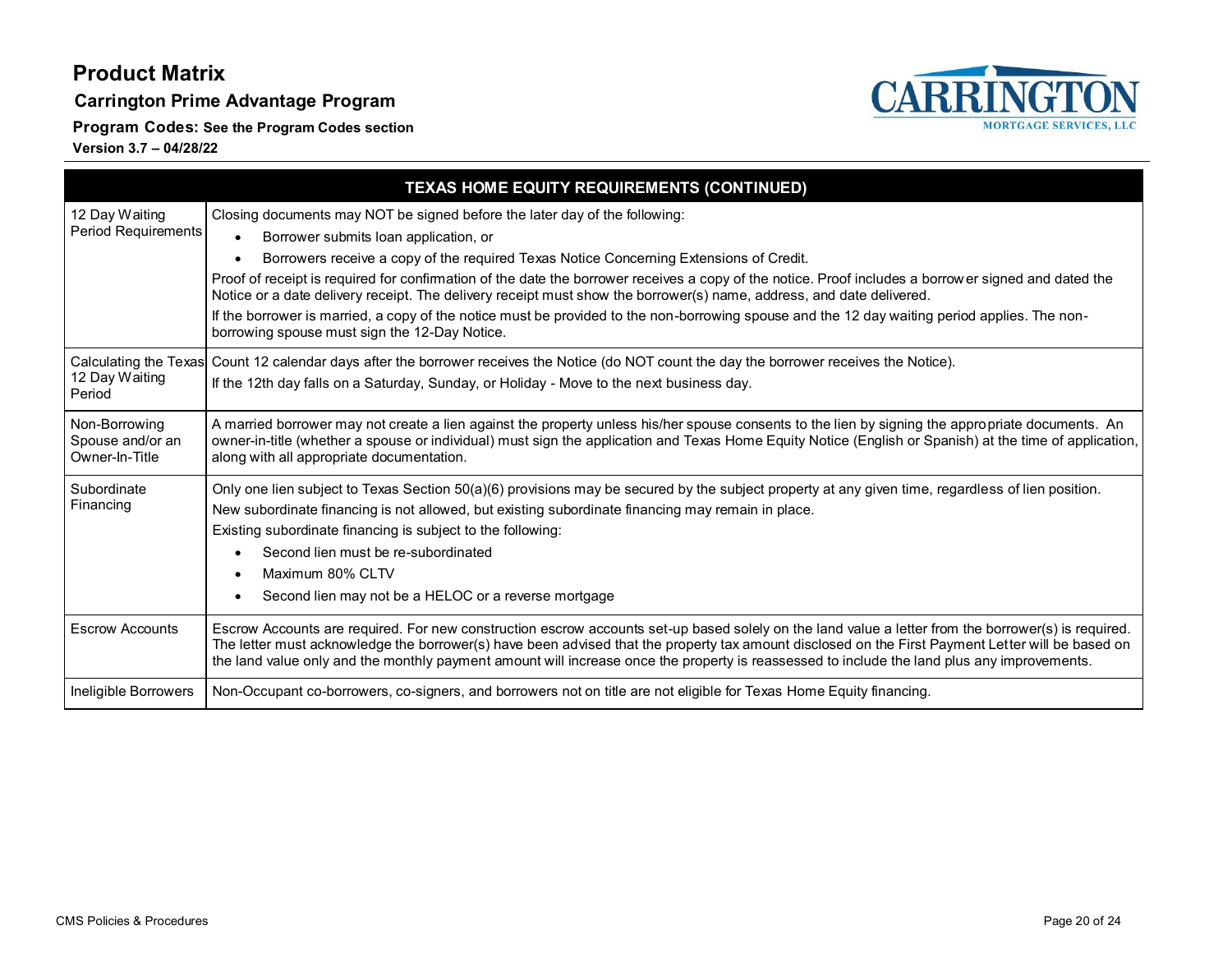#### **Carrington Prime Advantage Program**

**Program Codes: See the Program Codes section**

![](_page_20_Picture_4.jpeg)

| <b>Carrington Prime Advantage Program Codes</b> |                                                 |
|-------------------------------------------------|-------------------------------------------------|
| <b>Program Code</b>                             | <b>Description</b>                              |
| NP30F                                           | 30–Year Fixed                                   |
| NP30FALT1YR                                     | 30–Year Fixed 1 Year Alternative Documentation  |
| NP30FBANK12                                     | 30–Year Fixed 12 Month Bank Statements          |
| NP30FBANK24                                     | 30–Year Fixed 24 Month Bank Statements          |
| NP51A                                           | 5/1 LIBOR ARM                                   |
| NP51AALT1YR                                     | 5/1 LIBOR ARM 1 Year Alternative Documentation  |
| NP51ABANK12                                     | 5/1 LIBOR ARM 12 Month Bank Statements          |
| NP51ABANK24                                     | 5/1 LIBOR ARM 24 Month Bank Statements          |
| NP71A                                           | 7/1 LIBOR ARM                                   |
| NP71AALT1YR                                     | 7/1 LIBOR ARM 1 Year Alternative Documentation  |
| NP71ABANK12                                     | 7/1 LIBOR ARM 12 Month Bank Statements          |
| NP71ABANK24                                     | 7/1 LIBOR ARM 24 Month Bank Statements          |
| <b>NP101A</b>                                   | 10/1 LIBOR ARM                                  |
| NP101AALT1YR                                    | 10/1 LIBOR ARM 1 Year Alternative Documentation |
| NP101ABANK12                                    | 10/1 LIBOR ARM 12 Month Bank Statements         |
| NP101ABANK24                                    | 10/1 LIBOR ARM 24 Month Bank Statements         |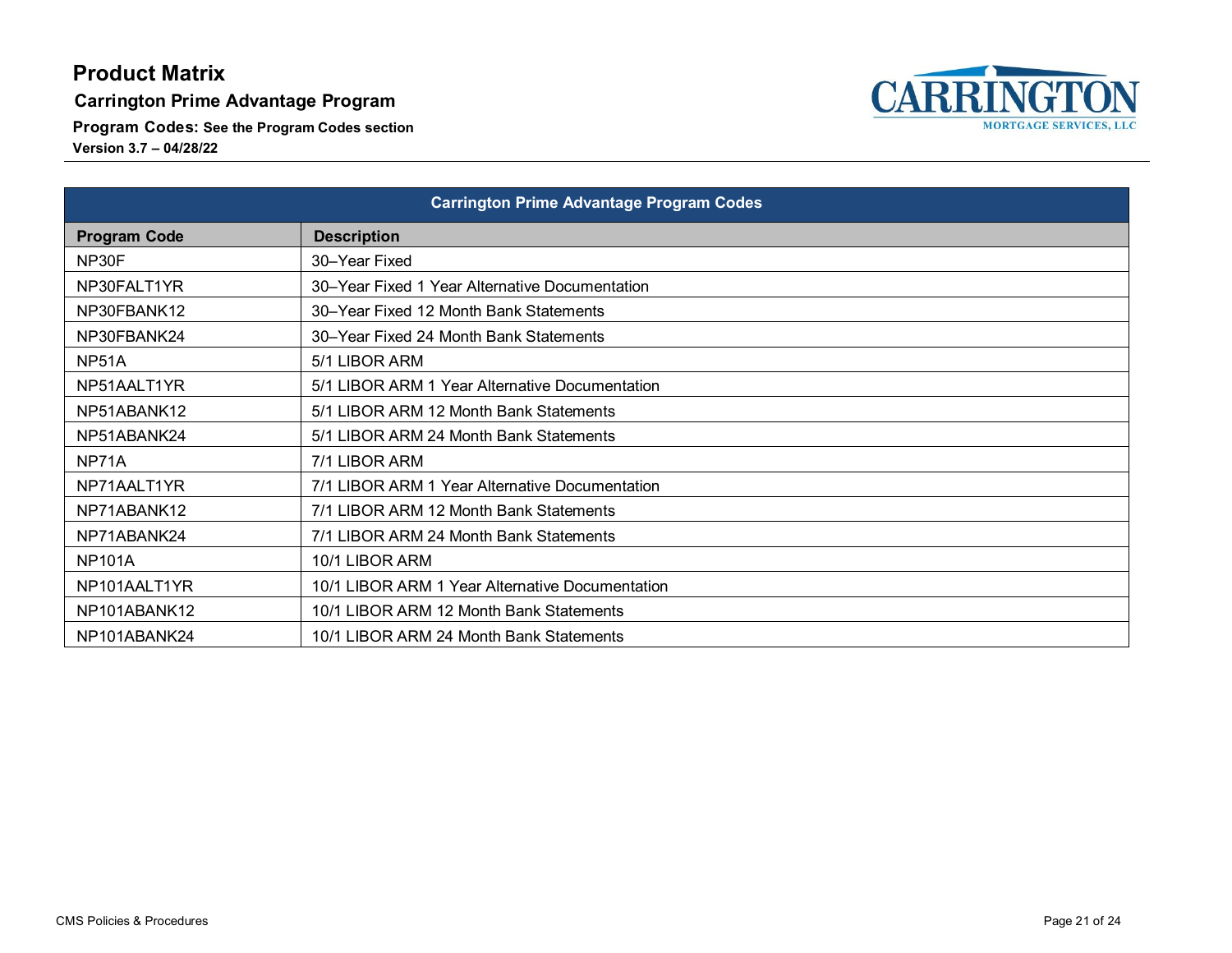**Carrington Prime Advantage Program**

**Program Codes: See the Program Codes section**

![](_page_21_Picture_4.jpeg)

| Carrington Prime Advantage Program Codes - Interest Only |                                                               |
|----------------------------------------------------------|---------------------------------------------------------------|
| <b>Program Code</b>                                      | <b>Description</b>                                            |
| NP51AIO                                                  | 5/1 LIBOR ARM Interest Only                                   |
| NP51AALT1YRIO                                            | 5/1 LIBOR ARM 1 Year Alternative Documentation Interest Only  |
| NP51ABANK12IO                                            | 5/1 LIBOR ARM 12 Month Bank Statements Interest Only          |
| NP51ABANK24IO                                            | 5/1 LIBOR ARM 24 Month Bank Statements Interest Only          |
| NP71AIO                                                  | 7/1 LIBOR ARM Interest Only                                   |
| NP71AALT1YRIO                                            | 7/1 LIBOR ARM 1 Year Alternative Documentation Interest Only  |
| NP71ABANK12IO                                            | 7/1 LIBOR ARM 12 Month Bank Statements Interest Only          |
| NP71ABANK24IO                                            | 7/1 LIBOR ARM 24 Month Bank Statements Interest Only          |
| NP <sub>101</sub> AIO                                    | 10/1 LIBOR ARM Interest Only                                  |
| NP101AALT1YRIO                                           | 10/1 LIBOR ARM 1 Year Alternative Documentation Interest Only |
| NP101ABANK12IO                                           | 10/1 LIBOR ARM 12 Month Bank Statements Interest Only         |
| NP101ABANK24IO                                           | 10/1 LIBOR ARM 24 Month Bank Statements Interest Only         |

| Carrington Prime Advantage Program Codes - Texas Home Equity |                                                                             |  |
|--------------------------------------------------------------|-----------------------------------------------------------------------------|--|
| <b>Program Code</b>                                          | <b>Description</b>                                                          |  |
| NP30FTX                                                      | 30–Year Fixed Texas Home Equity                                             |  |
| NP30FTXALT1YR                                                | 30-Year Fixed Texas Home Equity 1 Year Alternative Documentation            |  |
| NP30FTXBANK12                                                | 30–Year Fixed Texas Home Equity 12 Month Bank Statements                    |  |
| NP30FTXBANK24                                                | 30-Year Fixed Texas Home Equity 24 Month Bank Statements                    |  |
| NP30FTXCONVERT                                               | 30-Year Fixed Texas Home Equity Conversion                                  |  |
| NP30FTXCONVERTALT1YR                                         | 30–Year Fixed Texas Home Equity Conversion 1 Year Alternative Documentation |  |
| NP30FTXCONVERTBANK12                                         | 30–Year Fixed Texas Home Equity Conversion 12 Month Bank Statements         |  |
| NP30FTXCONVERTBANK24                                         | 30–Year Fixed Texas Home Equity Conversion 24 Month Bank Statements         |  |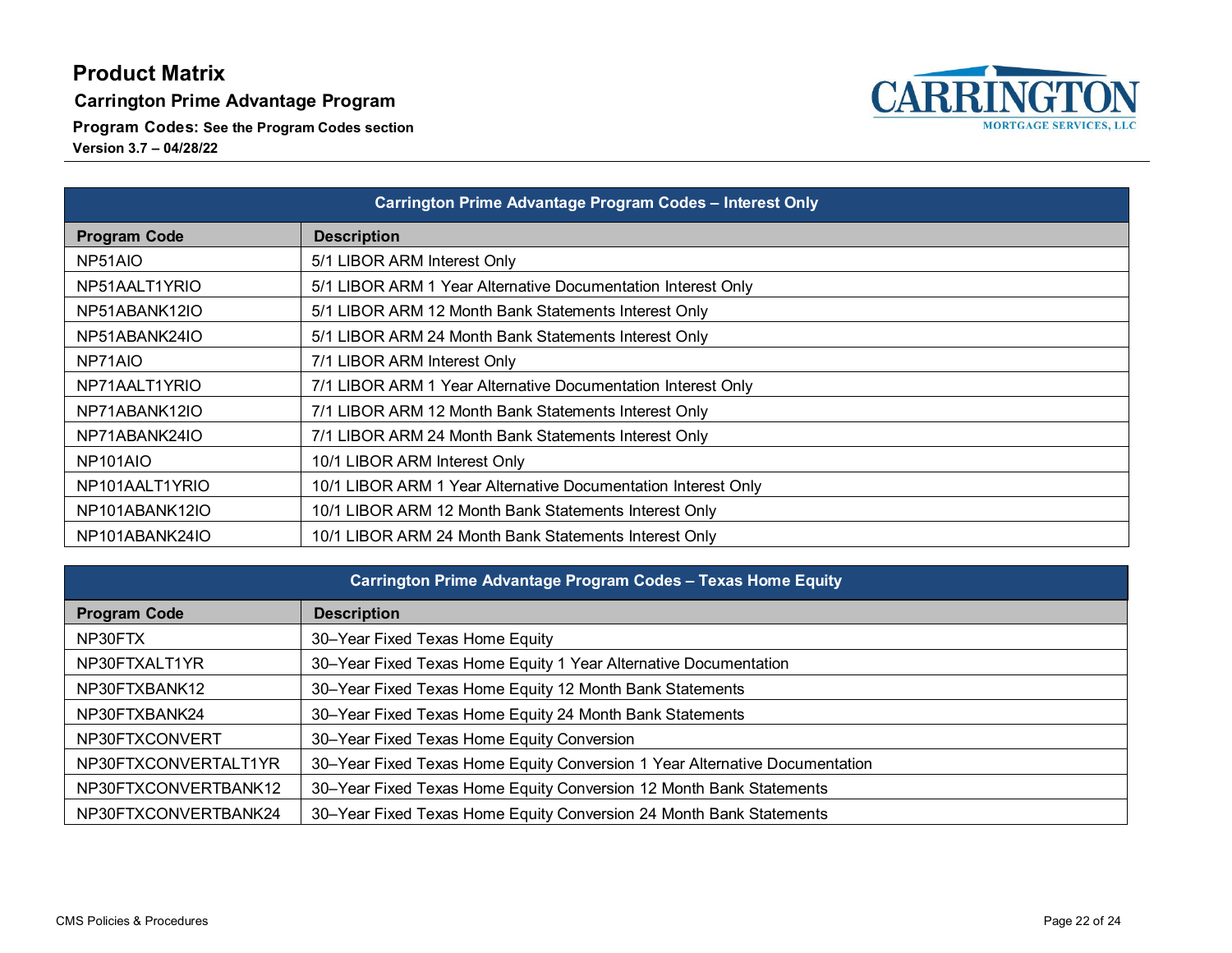**Carrington Prime Advantage Program**

**Program Codes: See the Program Codes section**

**Version 3.7 – 04/28/22**

![](_page_22_Picture_4.jpeg)

NP30FTXCONVERT10992YR | Prime Advantage 30 Fixed TX HE Conversion 2 Year 1099

![](_page_22_Picture_5.jpeg)